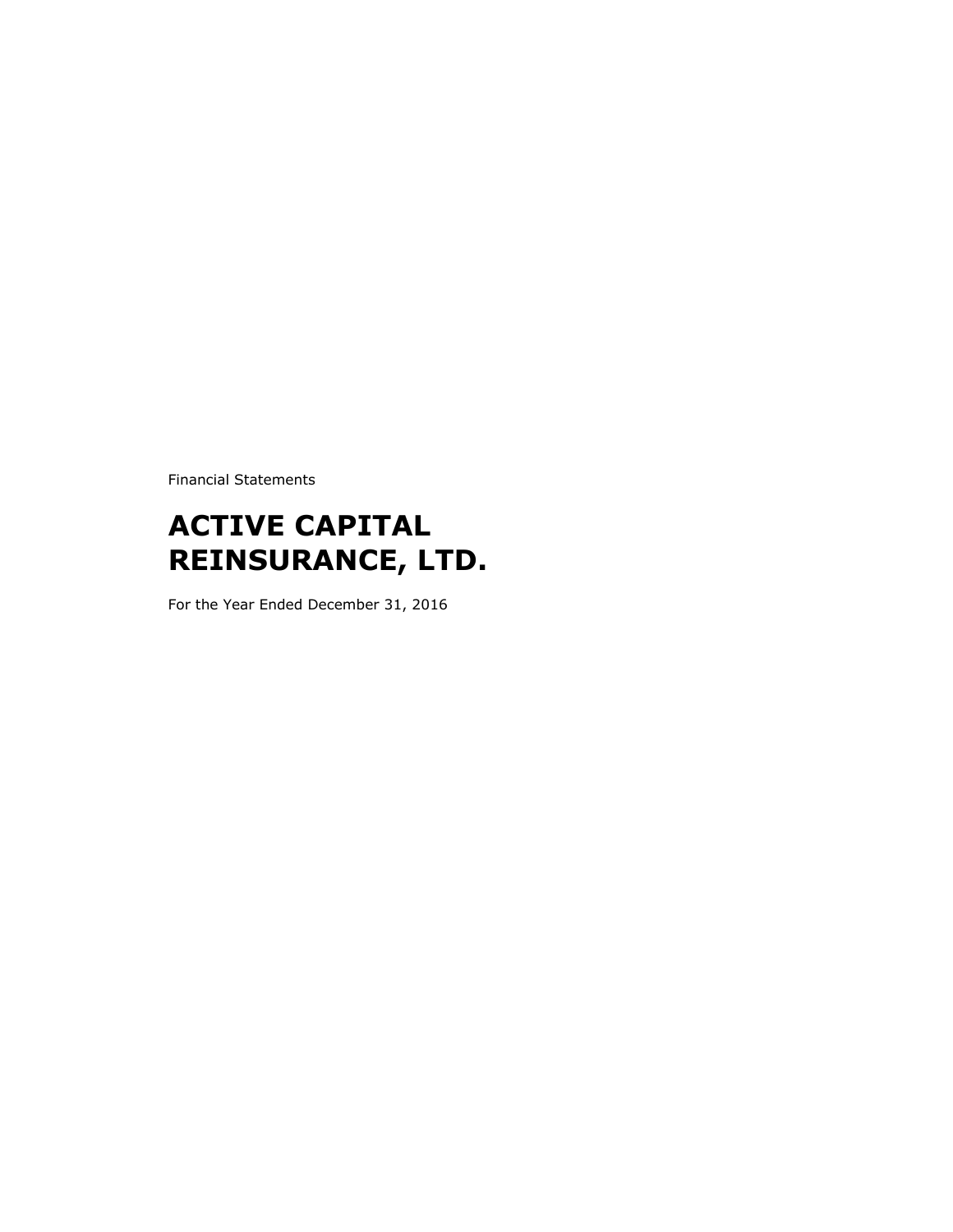### **Contents**

### December 31, 2016

|                                              | Page       |
|----------------------------------------------|------------|
| Independent auditors' report                 | $1$ to $2$ |
| Statement of financial position              | 3          |
| Statement of comprehensive income            | 4          |
| Statement of cash flows                      | 5          |
| Statement of changes in shareholder's equity | 6          |
| Notes to the financial statements            | 7 to 18    |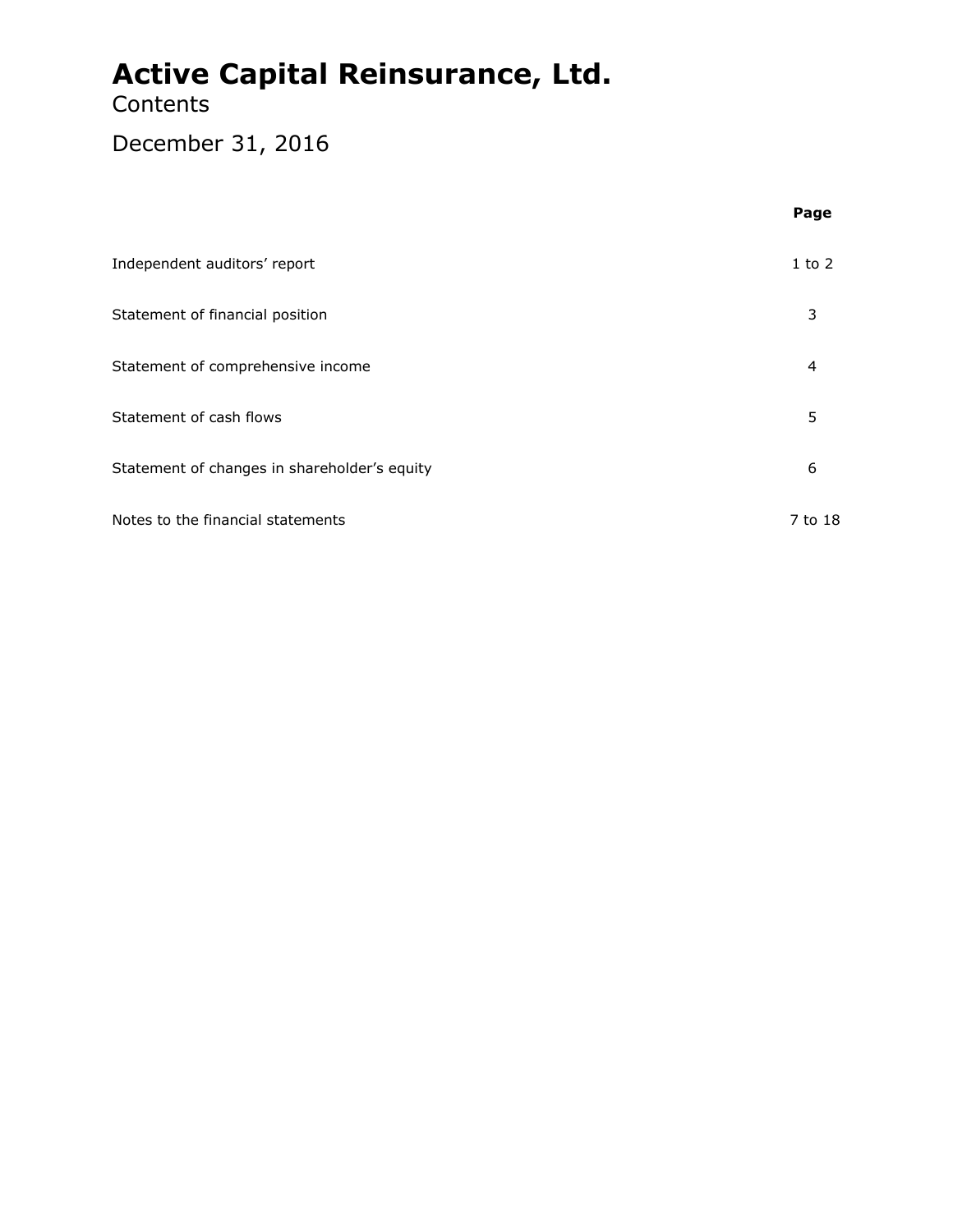# Deloitte.

Deloitte & Touche 3rd Floor The Goddard Building Haggatt Hall St. Michael, BB11059 Barbados, W.I.

Tel: +246 430 6400 Fax: +246 430 6451 [www.deloitte.com](http://www.deloitte.com/)

### **Independent auditors' report**

To the Shareholder of Active Capital Reinsurance, Ltd.

#### **Opinion**

We have audited the financial statements of Active Capital Reinsurance, Ltd. (the Company), which comprise the statement of financial position as at December 31, 2016, the statement of comprehensive income, statement of changes in equity and statement of cash flows for the year then ended, and notes to the financial statements, including a summary of significant accounting policies.

In our opinion, the accompanying financial statements present fairly, in all material respects, the financial position of the Company as at December 31, 2016, its financial performance and its cash flows for the year then ended in accordance with the International Financial Reporting Standard for Small and Medium-sized Entities (IFRS for SMEs).

#### **Basis for opinion**

We conducted our audit in accordance with International Standards on Auditing (ISAs). Our responsibilities under those standards are further described in the Auditors' Responsibilities for the Audit of the Financial Statements section of our report. We are independent of the Company in accordance with the International Ethics Standards Board for Accountants' Code of Ethics for Professional Accountants (IESBA Code), and we have fulfilled our other ethical responsibilities in accordance with the IESBA Code. We believe that the audit evidence we have obtained is sufficient and appropriate to provide a basis for our opinion.

#### **Responsibilities of management and those charged with governance for the financial statements**

Management is responsible for the preparation and fair presentation of the financial statements in accordance with IFRSs, and for such internal control as management determines is necessary to enable the preparation of financial statements that are free from material misstatement, whether due to fraud or error.

In preparing the financial statements, management is responsible for assessing the Company's ability to continue as a going concern, disclosing, as applicable, matters related to going concern and using the going concern basis of accounting unless management either intends to liquidate the Company or to cease operations, or has no realistic alternative but to do so.

Those charged with governance are responsible for overseeing the Company's financial reporting process.

#### **Auditors' responsibilities for the audit of the financial statements**

Our objectives are to obtain reasonable assurance about whether the financial statements as a whole are free from material misstatement, whether due to fraud or error, and to issue an auditors' report that includes our opinion. Reasonable assurance is a high level of assurance, but is not a guarantee that an audit conducted in accordance with ISAs will always detect a material misstatement when it exists. Misstatements can arise from fraud or error and are considered material if, individually or in the aggregate, they could reasonably be expected to influence the economic decisions of users taken on the basis of these financial statements.

Deloitte refers to one or more of Deloitte Touche Tohmatsu Limited, a UK private company limited by guarantee, and its network of member firms, each of which is a legally separate and independent entity. Please see [www.deloitte.com/about](http://www.deloitte.com/about) for a detailed description of the legal structure of Deloitte Touche Tohmatsu Limited and its member firms.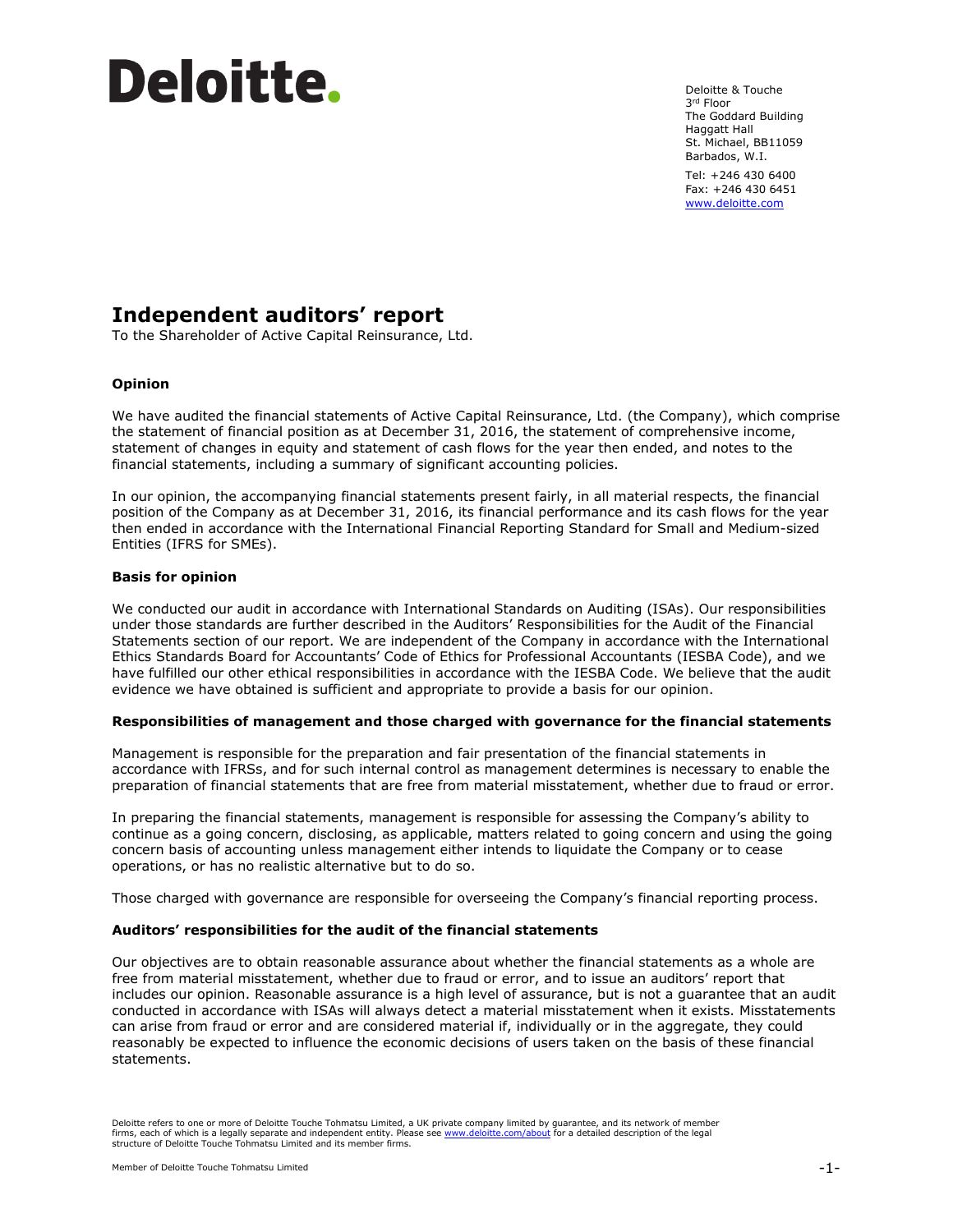# Deloitte.

### **Independent auditors' report (continued)**

To the Shareholder of Active Capital Reinsurance, Ltd.

As part of an audit in accordance with ISAs, we exercise professional judgment and maintain professional skepticism throughout the audit. We also:

- Identify and assess the risks of material misstatement of the financial statements, whether due to fraud or error, design and perform audit procedures responsive to those risks, and obtain audit evidence that is sufficient and appropriate to provide a basis for our opinion. The risk of not detecting a material misstatement resulting from fraud is higher than for one resulting from error, as fraud may involve collusion, forgery, intentional omissions, misrepresentations, or the override of internal control.
- Obtain an understanding of internal control relevant to the audit in order to design audit procedures that are appropriate in the circumstances, but not for the purpose of expressing an opinion on the effectiveness of the Company's internal control.
- Evaluate the appropriateness of accounting policies used and the reasonableness of accounting estimates and related disclosures made by management.
- Conclude on the appropriateness of management's use of the going concern basis of accounting and, based on the audit evidence obtained, whether a material uncertainty exists related to events or conditions that may cast significant doubt on the Company's ability to continue as a going concern. If we conclude that a material uncertainty exists, we are required to draw attention in our auditors' report to the related disclosures in the financial statements or, if such disclosures are inadequate, to modify our opinion. Our conclusions are based on the audit evidence obtained up to the date of our auditors' report. However, future events or conditions may cause the Company to cease to continue as a going concern.
- Evaluate the overall presentation, structure and content of the financial statements, including the disclosures, and whether the financial statements represent the underlying transactions and events in a manner that achieves fair presentation.

We communicate with those charged with governance regarding, among other matters, the planned scope and timing of the audit and significant audit findings, including any significant deficiencies in internal control that we identify during our audit.

#### **Other matters**

This report is made solely to the Company's shareholder, as a body, in accordance with Section 147 of the Companies Act of Barbados. Our audit work has been undertaken so that we might state to the Company's shareholder those matters we are required to state to them in an auditors' report and for no other purpose. To the fullest extent permitted by law, we do not accept or assume responsibility to anyone other than the Company and the Company's shareholder as a body, for our audit work, for this report, or for the opinion we have formed.

The financial statements of the Company for the year ended December 31, 2015 were audited by other auditors who in their report on such financial statements dated May 24, 2016, expressed an unqualified opinion.

obtatti

September 6, 2017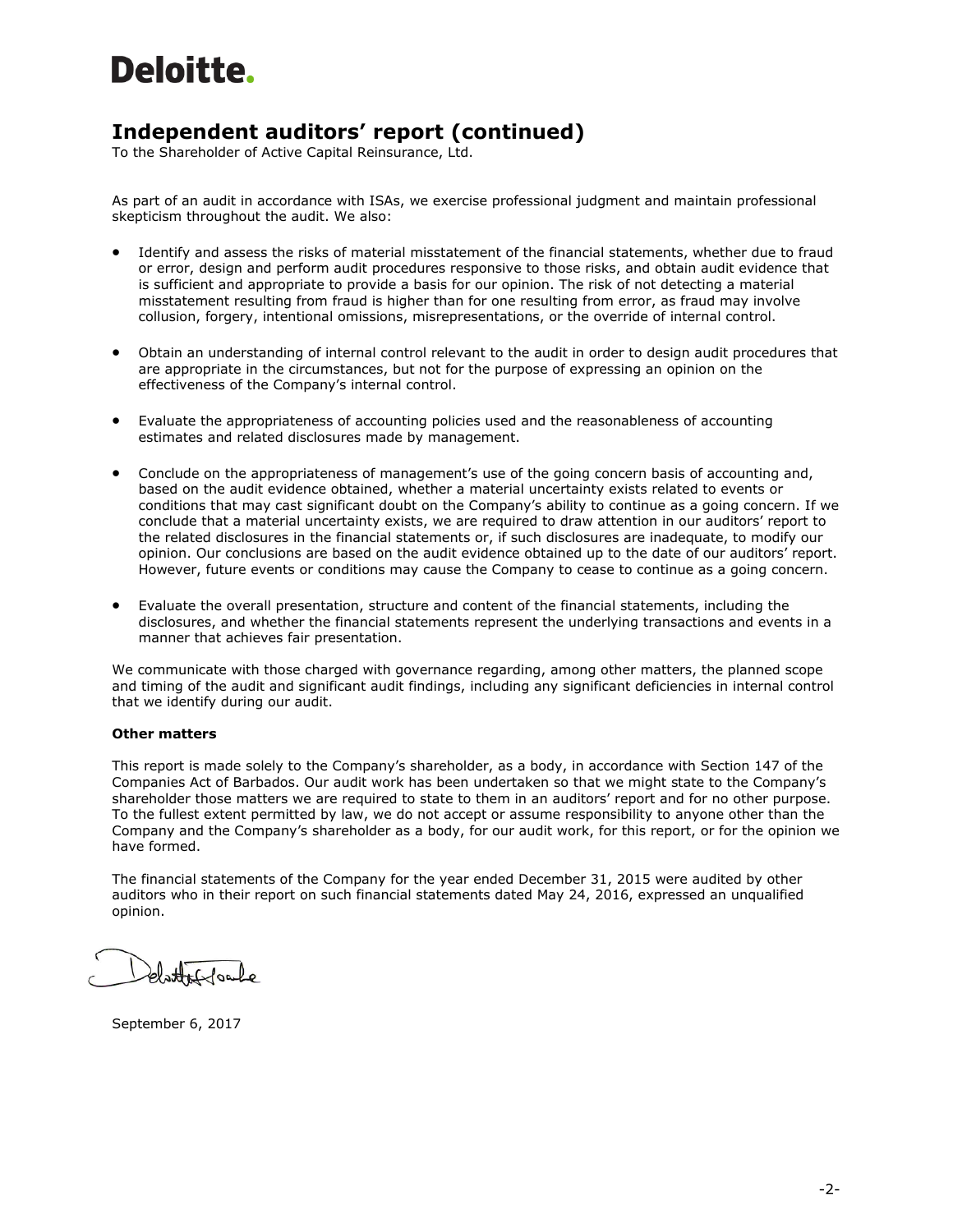### Statement of financial position

As at December 31, 2016

*(expressed in United States dollars)*

|                                                                                                                                                                                                                                 | 2016<br>\$                                                  | 2015<br>\$                                                    |
|---------------------------------------------------------------------------------------------------------------------------------------------------------------------------------------------------------------------------------|-------------------------------------------------------------|---------------------------------------------------------------|
| <b>ASSETS</b><br><b>Current Assets</b>                                                                                                                                                                                          |                                                             |                                                               |
| Cash and cash equivalents (Note 5)<br>Other cash deposits (Note 5)<br>Premiums receivable (Note 6)<br>Receivable from related parties (Note 7)<br>Prepayments, deferred retrocession premiums<br>and other receivables (Note 8) | 8,474,212<br>5,430,351<br>2,962,655<br>7,112,124            | 9,996,405<br>3,500,000<br>9,587,179<br>6,032,225<br>4,358,952 |
|                                                                                                                                                                                                                                 | 23,979,342                                                  | 33,474,761                                                    |
| <b>Non-Current Assets</b>                                                                                                                                                                                                       |                                                             |                                                               |
| Property, plant and equipment (Note 10)<br>Investments (Note 9)<br>Other cash deposits (Note 5)<br>Long term prepayment (Note 7 & 15)                                                                                           | 128,685<br>3,061,500<br>14,000,000<br>546,834               | 164,968<br>3,000,000<br>8,000,000<br>546,834                  |
| <b>Total Assets</b>                                                                                                                                                                                                             | 41,716,361                                                  | 45,186,563                                                    |
| <b>LIABILITIES</b>                                                                                                                                                                                                              |                                                             |                                                               |
| <b>Current Liabilities</b>                                                                                                                                                                                                      |                                                             |                                                               |
| Claims liabilities (Note 4 & 11)<br>Good experience rebate provision (Note 11)<br>Accounts payable and other liabilities (Note 12)<br>Unearned premiums and unearned commission income<br>Retrocession premium payable          | 2,594,462<br>214,545<br>1,540,239<br>2,196,128<br>4,479,877 | 2,880,330<br>374,750<br>4,431,148<br>3,896,419<br>8,419,877   |
| <b>Total Liabilities</b>                                                                                                                                                                                                        | 11,025,251                                                  | 20,002,524                                                    |
| <b>SHAREHOLDER'S EQUITY</b>                                                                                                                                                                                                     |                                                             |                                                               |
| Share capital (Note 13)<br>Additional paid in capital (Note 13)                                                                                                                                                                 | 25,100,000                                                  | 15,000,000<br>3,000,000                                       |
| Retained earnings                                                                                                                                                                                                               | 5,591,110                                                   | 7,184,039                                                     |
| <b>Total Shareholder's Equity</b><br><b>Total Liabilities and Shareholder's Equity</b>                                                                                                                                          | 30,691,110<br>41,716,361                                    | 25,184,039<br>45,186,563                                      |
|                                                                                                                                                                                                                                 |                                                             |                                                               |

Approved for issuance on behalf of the Board of Directors of Active Capital Reinsurance, Ltd. on September 6, 2017

**Director** 

The accompanying notes form an integral part of these financial statements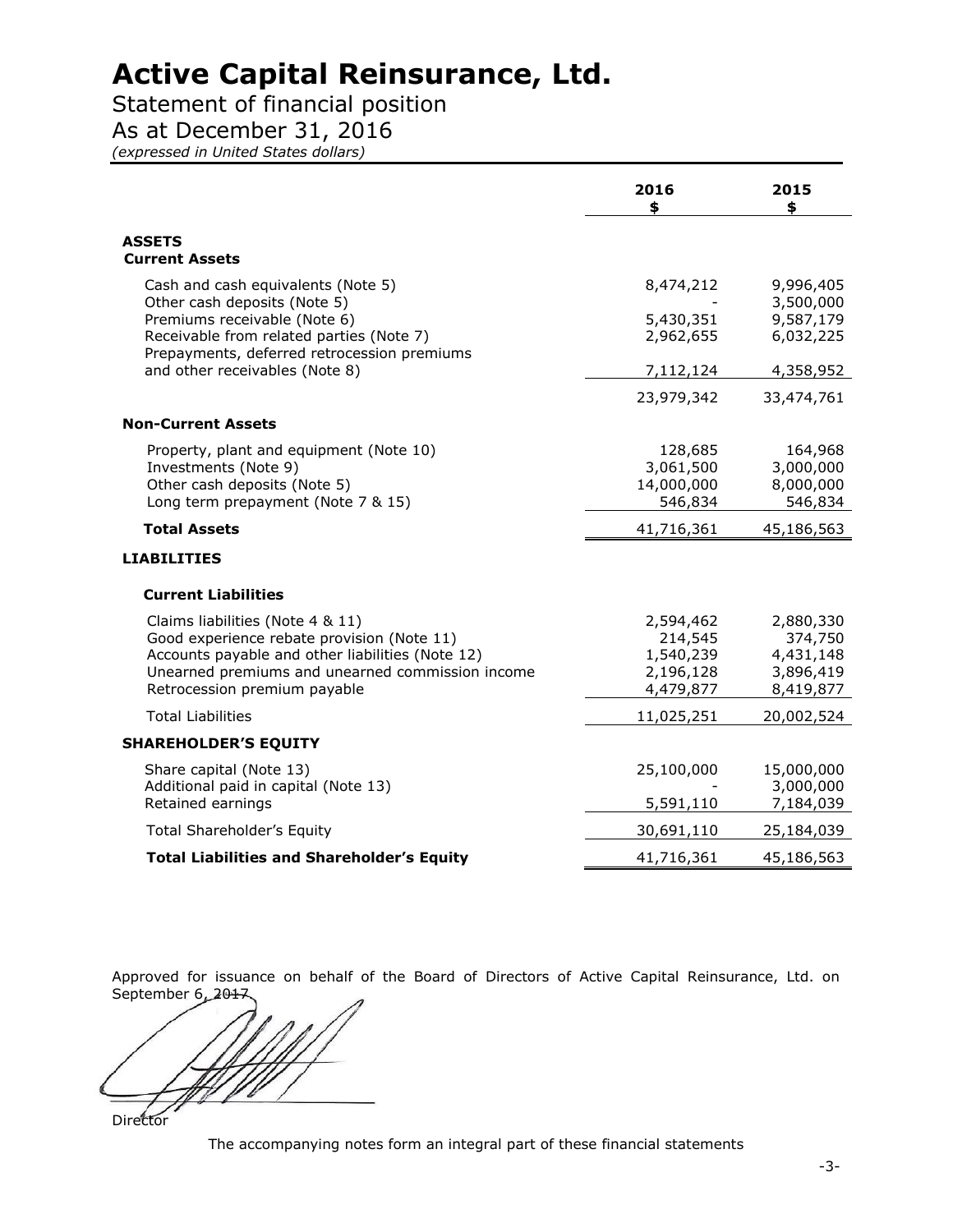Statement of comprehensive income

### For the year ended December 31, 2016

*(expressed in United States dollars)*

|                                                                                                                                              | 2016<br>\$                                           | 2015<br>\$                                            |
|----------------------------------------------------------------------------------------------------------------------------------------------|------------------------------------------------------|-------------------------------------------------------|
| <b>Income</b><br>Reinsurance premiums<br>Retrocession premiums<br>Commission income (Note 16)                                                | 106,453,496<br>(73,071,378)<br>18,998,464            | 124,559,776<br>(79, 391, 761)<br>21,382,186           |
| <b>Net Premium Income</b>                                                                                                                    | 52,380,582                                           | 66,550,201                                            |
| <b>Underwriting Expenses</b>                                                                                                                 |                                                      |                                                       |
| Good experience rebate (Note 11)<br>Claims incurred and paid (Note 11)<br>Reinsurance claims recovered<br>Commissions expenses (Note 7 & 16) | 97,138<br>38,368,230<br>(28, 931, 271)<br>33,852,492 | 396,862<br>23,822,344<br>(15, 148, 360)<br>45,619,767 |
| <b>Net Underwriting Expenses</b>                                                                                                             | 43,386,589                                           | 54,690,613                                            |
| <b>Net Underwriting Income</b>                                                                                                               | 8,993,993                                            | 11,859,588                                            |
| <b>Operating Expenses</b>                                                                                                                    |                                                      |                                                       |
| Professional fees<br>Depreciation expense (Note 10)<br>General and administrative expenses (Notes 7 & 17)                                    | 1,706,888<br>60,567<br>4,026,425                     | 1,977,846<br>52,937<br>3,808,403                      |
|                                                                                                                                              | 5,793,880                                            | 5,839,186                                             |
| <b>Other Income and Expenses</b>                                                                                                             |                                                      |                                                       |
| Referral fees received<br>Interest income                                                                                                    | 612,581<br>897,213                                   | 512,726<br>650,911                                    |
|                                                                                                                                              | 1,509,794                                            | 1,163,637                                             |
| NET INCOME AND TOTAL COMPREHENSIVE INCOME                                                                                                    | 4,709,907                                            | 7,184,039                                             |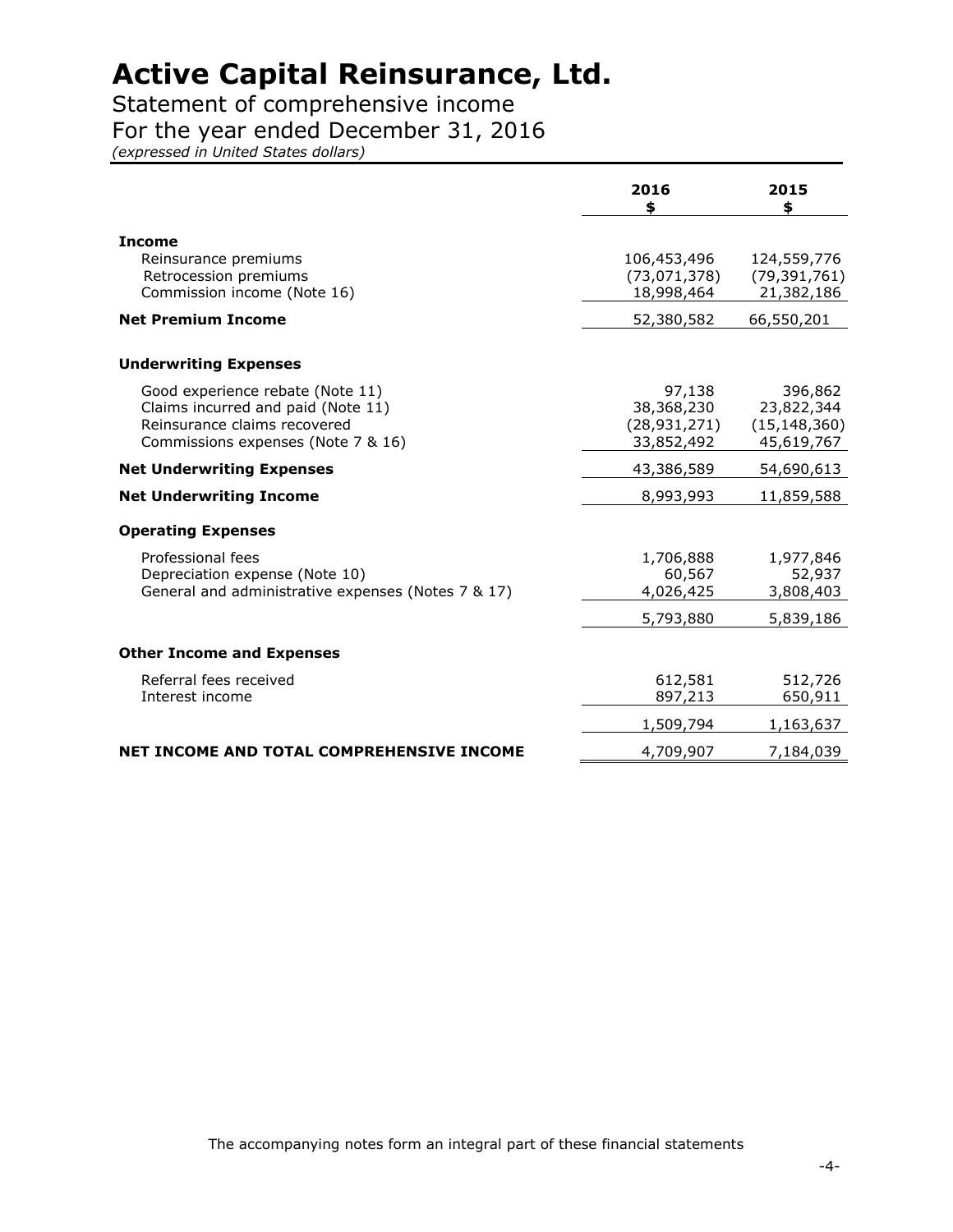Statement of cash flows

For the year ended December 31, 2016

*(expressed in United States dollars)*

|                                                                                     | 2016<br>\$                 | 2015<br>\$                  |
|-------------------------------------------------------------------------------------|----------------------------|-----------------------------|
| <b>Operating Activities</b>                                                         |                            |                             |
| Net income for the year                                                             | 4,709,907                  | 7,184,039                   |
| Items not affecting cash:                                                           |                            |                             |
| Depreciation                                                                        | 60,567                     | 52,937                      |
|                                                                                     | 4,770,474                  | 7,236,976                   |
| Changes in working capital other than cash:                                         |                            |                             |
| (Increase)/decrease in other cash deposits                                          | (2,500,000)                | 3,966,668                   |
| Decrease/(increase) in premiums receivable                                          | 4,156,828                  | (1,743,414)                 |
| (Increase) in prepayments, deferred retrocession premiums<br>and other receivables  |                            |                             |
| (Decrease)/increase in claims liabilities                                           | (2,753,172)<br>(285, 868)  | (4,078,756)<br>1,096,088    |
| (Decrease) in unearned premium and commission income                                | (1,700,291)                | (1, 131, 063)               |
| (Decrease)/increase in retrocession premium payable                                 | (3,940,000)                | 6,764,792                   |
| (Decrease)/increase in good experience rebate provision                             | (160, 205)                 | 111,589                     |
| (Decrease)/increase in accounts payable and other liabilities                       | (2,890,909)                | 3,613,450                   |
| <b>Net Cash (used in) from Operating Activities</b>                                 | (5,303,143)                | 15,836,330                  |
| <b>Investing Activities</b>                                                         |                            |                             |
| Purchase of property, plant and equipment<br>Investment in bonds, net of maturities | (24, 284)                  | (133, 473)<br>(1,950,000)   |
| Purchase of investments                                                             | (61, 500)                  |                             |
| Advances to related parties                                                         | (2,738,361)                | (7, 195, 894)               |
| Repayments from related parties                                                     | 5,807,931                  | 20,454,929                  |
| <b>Net Cash from Investing Activities</b>                                           | 2,983,786                  | 11,175,562                  |
| <b>Financing Activities</b>                                                         |                            |                             |
|                                                                                     |                            |                             |
| Share capital issued and additional capital contributed<br>Dividends paid           | 7,100,000<br>(6, 302, 836) | 6,000,000<br>(30, 554, 140) |
| Net Cash from/(used in) Financing Activities                                        | 797,164                    | (24, 554, 140)              |
| (Decrease)/increase in Cash and Cash Equivalents                                    | (1,522,193)                | 2,457,752                   |
| Cash and Cash Equivalents at Beginning of Year                                      | 9,996,405                  | 7,538,653                   |
| Cash and Cash Equivalents at End of the Year                                        | 8,474,212                  | 9,996,405                   |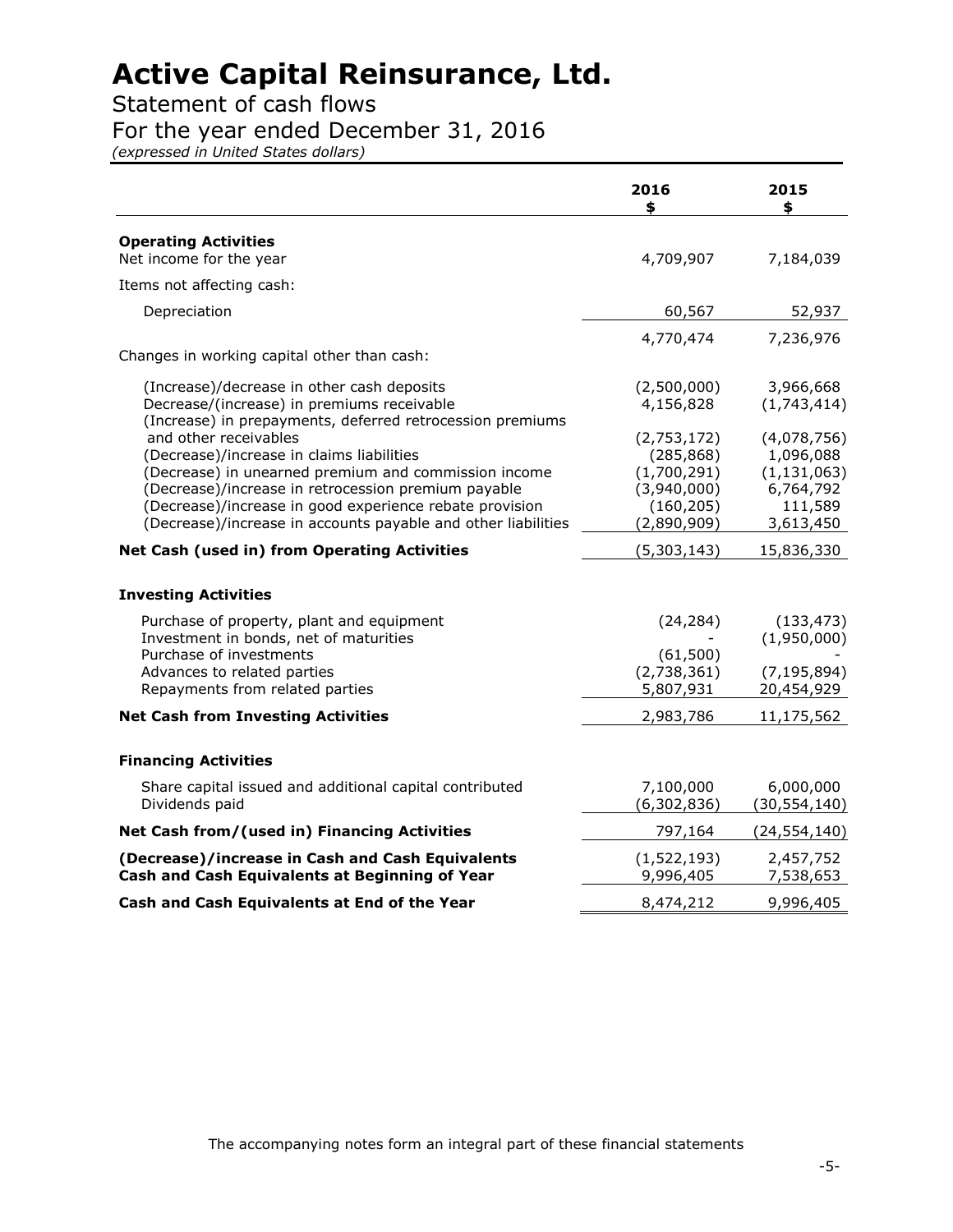Statement of changes in shareholder's equity

For the year ended December 31, 2016

*(expressed in United States dollars)*

|                                      | Share<br>capital | Additional<br>paid in capital | Retained<br>earnings<br>S | Total<br>S     |
|--------------------------------------|------------------|-------------------------------|---------------------------|----------------|
| Balance at January 1, 2015           | 12,000,000       |                               | 30,554,140                | 42,554,140     |
| Net income for the year              |                  |                               | 7,184,039                 | 7,184,039      |
| Share capital issued (Note 13)       | 3,000,000        |                               |                           | 3,000,000      |
| Additional paid in capital           |                  | 3,000,000                     |                           | 3,000,000      |
| Dividends declared                   |                  |                               | (30,554,140)              | (30, 554, 140) |
| <b>Balance at December 31, 2015</b>  | 15,000,000       | 3,000,000                     | 7,184,039                 | 25,184,039     |
| Net income for the year              |                  |                               | 4,709,907                 | 4,709,907      |
| Share capital issued (Note 13)       | 10,100,000       |                               |                           | 10,100,000     |
| Additional paid in capital (Note 13) |                  | (3,000,000)                   |                           | (3,000,000)    |
| Dividends declared                   |                  |                               | (6,302,836)               | (6,302,836)    |
| <b>Balance at December 31, 2016</b>  | 25,100,000       |                               | 5,591,110                 | 30,691,110     |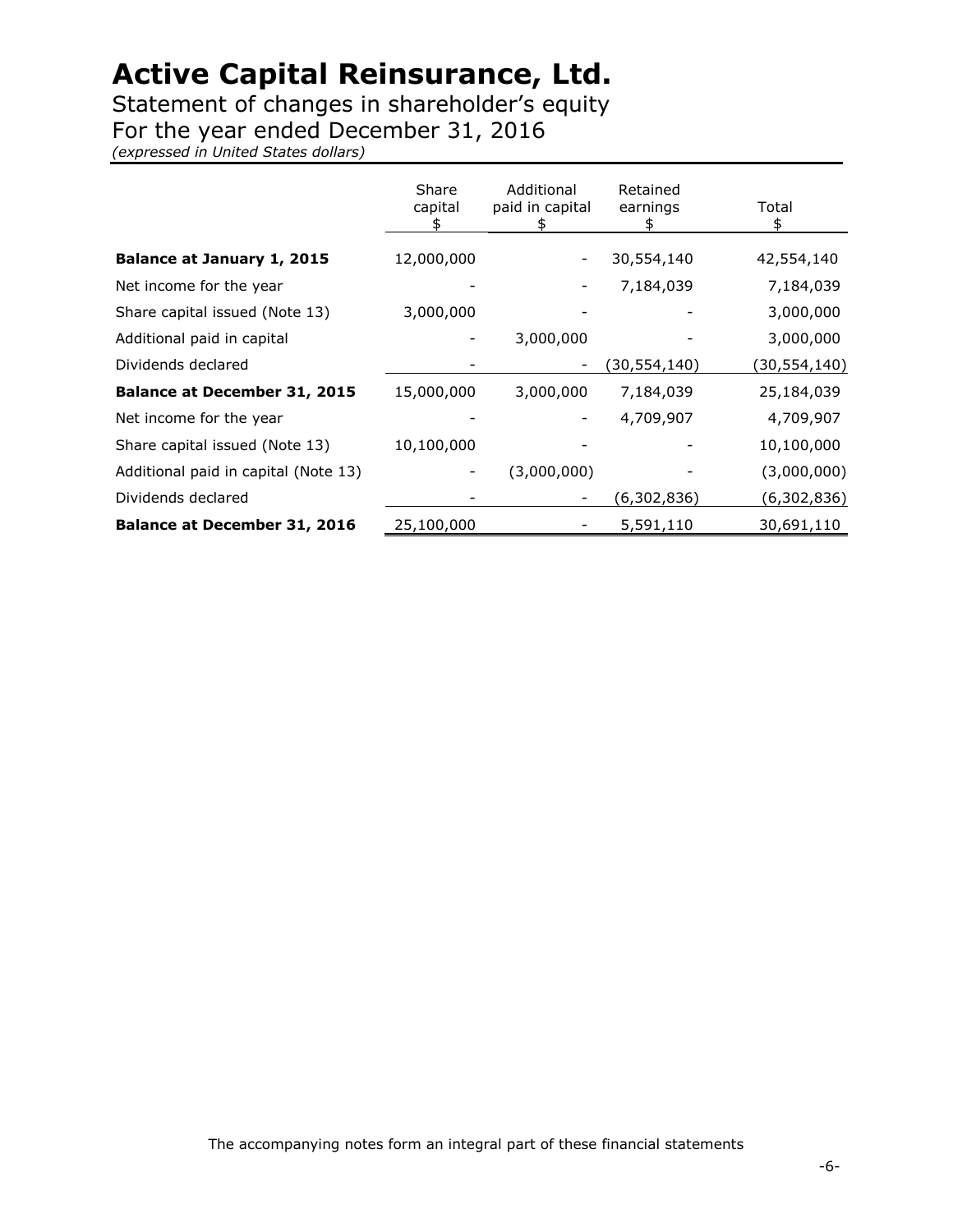Notes to the Financial Statements For the year ended December 31, 2016 *(expressed in United States dollars)*

#### **1. Background Information**

Active Capital Reinsurance, Ltd. ("the Company") was incorporated in the Turks & Caicos Islands on July 26, 2007. On July 31, 2007, the Company was licensed under the Insurance Ordinance 1989 to write non-domestic reinsurance business, restricted to credit life and credit card fraud risk. On October 31, 2013, the Company was redomiciled to Barbados and licensed under the Exempt Insurance Act Chapter 308A to write non-domestic reinsurance business.

The Company's main activity is writing facultative reinsurance business generated from insurance companies in the Latin American Region. Where risks exceed the Company's preferred retention levels, be it because of the size or complexity of the risks covered, the Company will retrocede the surplus to the retrocession market. The retrocession contracts are agreed with the retrocessionaires under the same terms and conditions as the facultative contracts. Therefore, the retrocession contracts mirror the reinsurance contracts written by the Company.

The Company's registered office is at Caribbean Corporate Services Ltd, One Welches, Ground Floor, Welches, St. James BB22025.

The Company is a wholly owned subsidiary of Active Capital Holdings Corp.("ACH"), which is registered in the British Virgin Islands. The ultimate controlling party is Mr. Juan Antonio Niño, a Panamanian citizen. Subsequent to the year-end, there was a transfer of shares to Mr Niño from ACH, which replaced them as the direct parent company.

#### **2. Summary of Significant Accounting Policies**

The financial statements have been prepared by the Company in accordance with the International Financial Reporting Standard for Small and Medium-sized Entities ("IFRS for SMEs"). The principle accounting policies adopted in the preparation of these financial statements are set out below. These policies have been consistently applied to all the years presented, unless otherwise stated.

#### **a. Basis of preparation**

The financial statements have been prepared in accordance with IFRS for SMEs and have been prepared under the historical cost convention. The preparation of financial statements in conformity with IFRS for SMEs requires the use of certain critical accounting estimates. It also requires management to exercise its judgment in the process of applying the Company's accounting policies. The areas involving a higher degree of judgment or complexity, or areas where assumptions and estimates are significant to the financial statements are disclosed in Note 3.

#### **b. Insurance and retrocession contracts - classification**

An insurance or reinsurance contract is a contract under which the Company (insurer) accepts significant insurance risk from the policyholder by agreeing to compensate the policyholder if a specified uncertain future event (the insured event) adversely affects the policyholder. Such contracts may also transfer financial risk. The Company defines significant insurance risk as the possibility of having to pay benefits on the occurrence of an insured event that are significantly more than the benefits payable if the insured event did not occur. Retrocession contracts are entered with the primary purpose of recovering losses resulting from insured events. However, such contracts do not relieve the Company from its obligations to the insured parties. The amounts to be recovered from retrocessions are recognized by the Company and the financial condition of the retrocession companies, risk concentration and changes in the economic and regulatory environment are reviewed periodically.

#### **b. Insurance and retrocession contracts - classification**

All reinsurance activities are on a facultative basis. In some cases, the ceding company may choose to retain a small percentage of the business, but most reinsure 100% with the Company, for which the same percentage of the premiums received are passed on to the retrocessionnaires.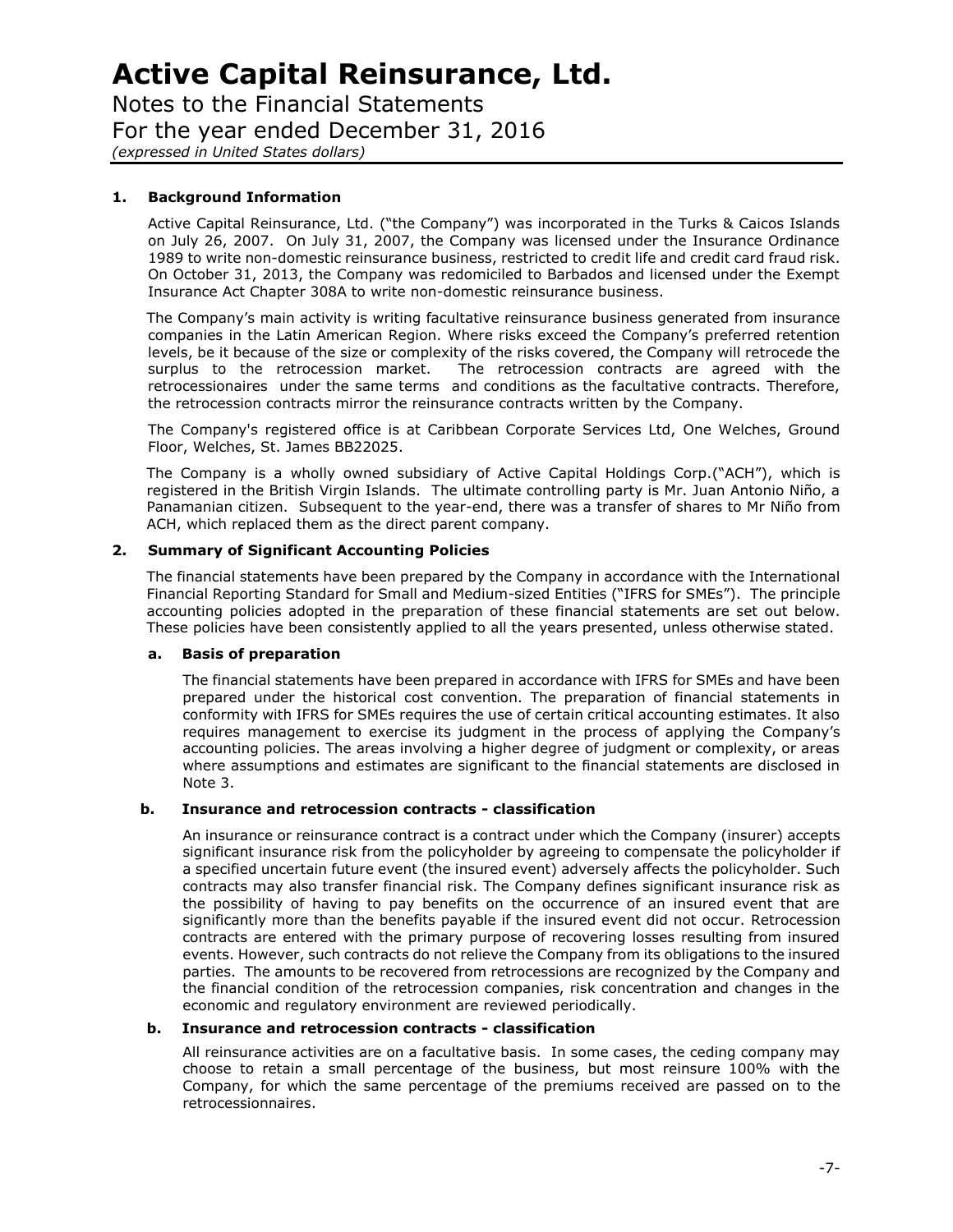Notes to the Financial Statements

For the year ended December 31, 2016

*(expressed in United States dollars)*

#### **2. Summary of Significant Accounting Policies (continued)**

#### **c. Claim liabilities**

The Company establishes liabilities for the ultimate settlement cost (including direct expenses expected to be incurred in settling claims, net of the expected subrogation value and other recoveries) of claims reported but not settled on the basis of information received from its primary writer, based on their estimates and reported on the bordereaux. The liabilities for claims incurred but not reported are estimated by management analysis based on the Expected Loss Method. Under this method, the ultimate expected claims are calculated by multiplying the net earned premium by the expected loss ratio for each line of business, from which actual claims to date are deducted. Changes in estimates of unpaid claims resulting from the continuous review process and differences between estimates and payments are recognised in the Statement of Comprehensive Income in the period in which the estimates are changed or the payments are made. The Company does not discount its liabilities for unpaid claims. The Company applies a liability adequacy test which considers current estimates of all contractual cash flows, and of related cash flows such as claims handling costs. If the test shows that the liability is inadequate, the entire deficiency is recognised in the Statement of Comprehensive Income.

#### **d. Good experience rebate provision**

Certain reinsurance contracts entered into initially by the Company in prior years include good experience rebate clauses, whereunder the Company may, at its sole discretion, rebate a portion of the reinsurance premiums ceded under certain circumstances. The Company establishes a provision for these rebates based on reinsurance premiums earned under those contracts and expected loss ratios. Changes in the estimate of these provisions are recognised in the Statement of Comprehensive Income in the period they arise.

#### **e. Balances and transactions in foreign currencies**

The functional and presentation currency of the Company is the US dollar. Foreign currency transactions are translated at the exchange rates prevailing at the date of the transactions. Gains and losses resulting from the settlement of such transactions and from the translation of year end balances denominated in foreign currencies are recognized in the Statement of Comprehensive Income.

#### **f. Revenue recognition**

Revenue comprises the fair value of the consideration received or receivable for reinsurance cover in the ordinary course of the Company's activities as well as interest income and dividend income.

The Company recognizes revenue when the amount of revenue can be reliably measured, it is probable that future economic benefits will flow to the entity and when specific criteria have been met for each of the Company's activities as described below. The amount of revenue is not considered to be reliably measurable until all contingencies relating to the transaction have been resolved. The Company bases its estimates on historical results, taking into consideration the type of transaction and the specifics of each arrangement.

#### *(i) Reinsurance and retrocession premiums*

Reinsurance and retrocession premiums written/expensed are recognised in the Statement of Comprehensive Income proportionally over the period of coverage. Reinsurance and retrocession premiums are shown before deduction of commission and are gross of any taxes or duties levied on premiums. Reinsurance and retrocession premium adjustments are recognised in the Statement of Comprehensive Income in the period in which they are determined.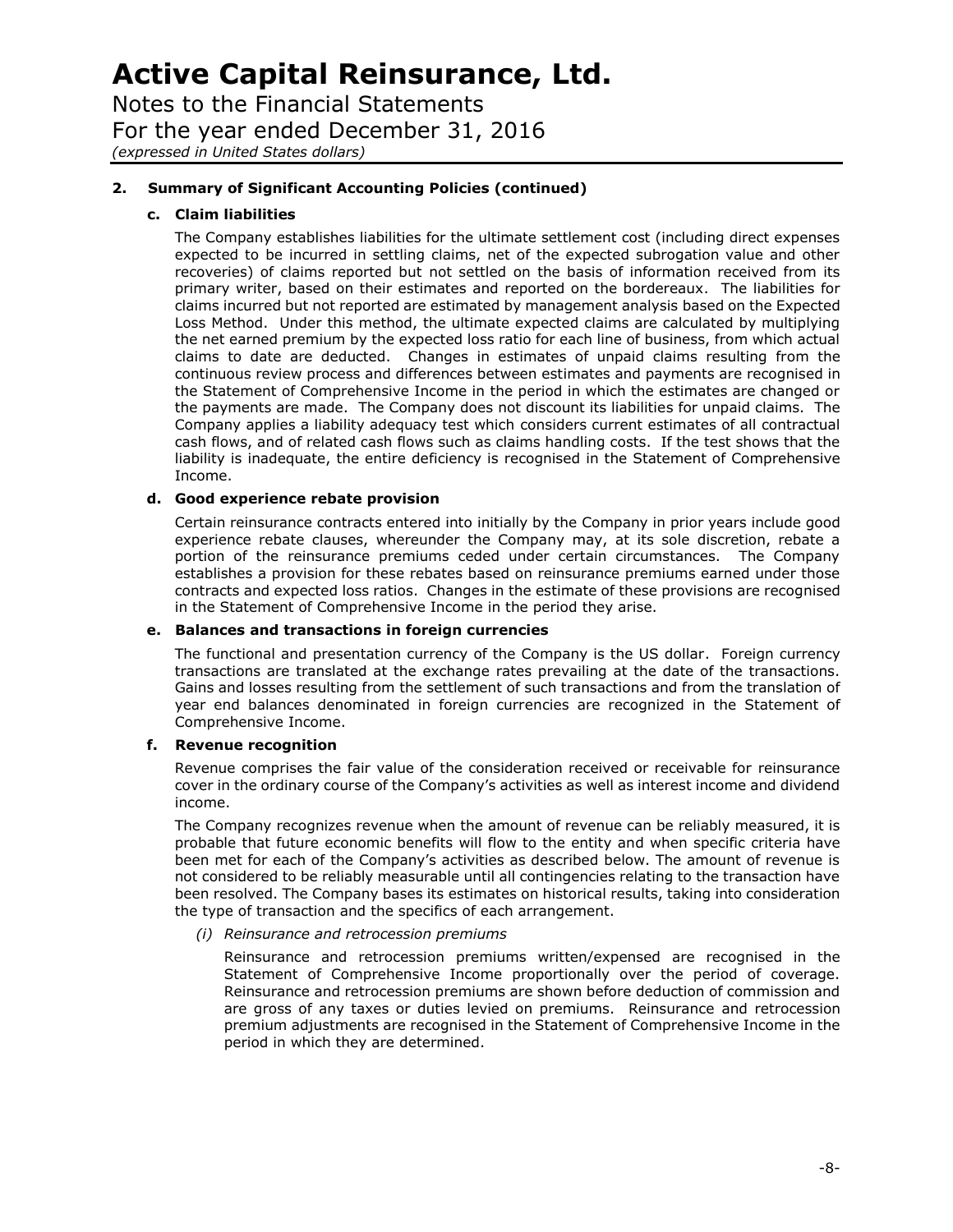Notes to the Financial Statements For the year ended December 31, 2016 *(expressed in United States dollars)*

#### **2. Summary of Significant Accounting Policies (continued)**

#### **f. Revenue recognition**

#### *(ii) Commission income*

Commission income earned on insurance contracts is recognized over the same period as the premiums written, being proportionally over the period of coverage.

#### *(iii) Interest income*

Interest income is recognised on a time-proportion basis using the effective interest method. When a receivable is impaired, the Company reduces the carrying amount to its recoverable amount, being the estimated future cash flow discounted at the original effective interest rate of the instrument, and continues unwinding the discount as interest income.

*(iv) Dividend income*

Dividend income is recognised when the right to receive payment is established. This is the ex-dividend date for equity securities.

*(v) Other income*

Other income is recognised when the right to receive payment is established, based on the underlying agreements.

#### **g. Cash and cash equivalents**

Cash and cash equivalents includes cash and deposits with original maturities of less than three months.

#### **h. Financial instruments**

#### *Financial assets*

The Company classifies its financial assets as loans and receivables and investments. The classification depends on the purpose for which the financial assets were acquired. Management determines the classification of its financial assets at initial recognition and re-evaluates this at every reporting date.

*(i) Loans and receivables*

Loans and receivables are non-derivative financial assets with fixed or determinable payments that are not quoted in an active market. They are included in current assets, except for maturities greater than 12 months after the financial position date. These are classified as non-current assets. The Company's loans and receivables comprise premium and claims recoveries receivable, receivable from related parties, other receivables, cash and cash equivalents and other cash deposits on the Statement of Financial Position.

If the market for a financial asset is not active, the Company establishes fair value by using valuation techniques. These include the use of recent arm's length transactions, reference to other instruments that are substantially the same, discounted cash flow analysis, and option pricing models making maximum use of market inputs and relying as little as possible on entity-specific inputs.

#### *(ii) Investments*

On initial recognition, investments are recognised as noted below. On subsequent measurement, the Company recognises its investments on an amortized cost basis. At each financial position date, the Company assesses whether there is objective evidence that the investment is impaired.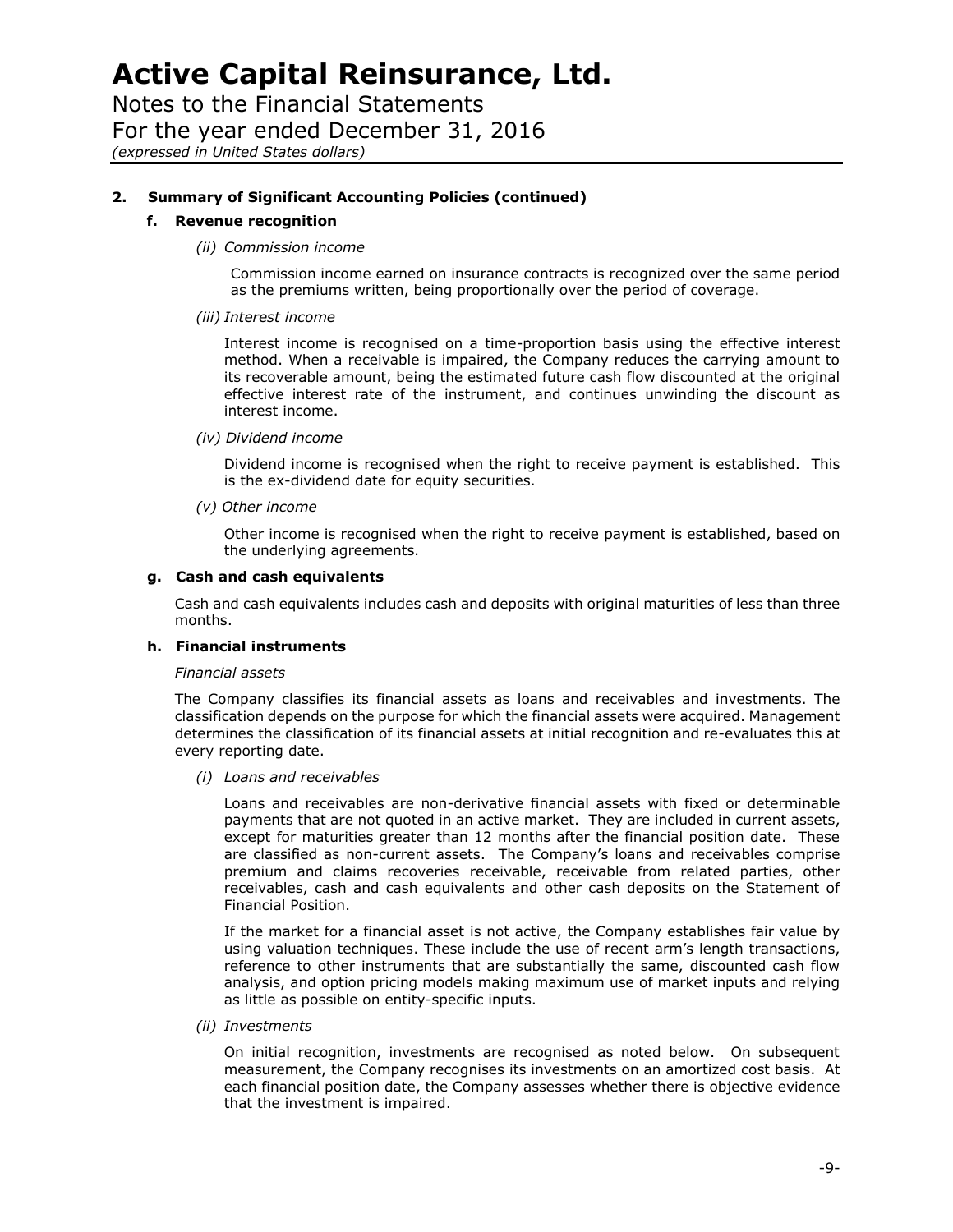Notes to the Financial Statements For the year ended December 31, 2016 *(expressed in United States dollars)*

#### **2. Summary of Significant Accounting Policies (continued)**

#### **h. Financial Assets**

#### *Recognition and de-recognition*

Financial assets are initially recognised at fair value plus transaction costs for all financial assets. Financial assets are derecognised when the rights to receive cash flows from the financial assets have expired or have been transferred and the Company has transferred substantially all risks and rewards of ownership. Loans and receivables are carried at amortized cost using the effective interest method less any impairment.

#### **Effective interest method**

The effective interest method is a method of calculating the amortized cost of a financial instrument and of allocating interest income or expense over the relevant period. The effective interest rate is the rate that exactly discounts estimated future cash receipts or payments (including all fees on points paid or received that form an integral part of the effective interest rate, transaction costs and other premiums or discounts) through the expected life of the financial instrument, or where appropriate, a shorter period to the net carrying amount on initial recognition.

#### *Impairment*

The Company assesses at each financial position date whether there is objective evidence that a financial asset or a group of financial assets is impaired. If required, impairment, or any reversal thereof, is charged /released to the Statement of Comprehensive Income.

#### **Financial liabilities and equity instruments**

Debt and equity instruments are classified as either financial liabilities or as equity in accordance with the substance of the contractual arrangement.

#### *Financial liabilities*

Financial liabilities of the Company consist of accounts payable and other liabilities which are classified as basic financial instruments and are stated at amortized cost.

#### *Equity instruments*

An equity instrument is any contract that evidences a residual interest in the assets of an entity after deducting all of its liabilities. Equity instruments issued by the Company are recorded at the proceeds received, net of direct issue costs.

#### **i. Property, plant and equipment**

Property, plant and equipment are stated at cost less accumulated depreciation and any accumulated impairment losses.

Included in Furniture and Fixtures is artwork that is not depreciated. Depreciation on other assets is provided to write off the assets on a straight-line method to reduce their cost to their residual values over their estimated useful lives, as follows:

| Office and electronic equipment | 3   |
|---------------------------------|-----|
| Improvements                    | 10. |
| Motor Vehicles                  | 5.  |
| Furniture and Fixtures          | 10  |
|                                 |     |

Years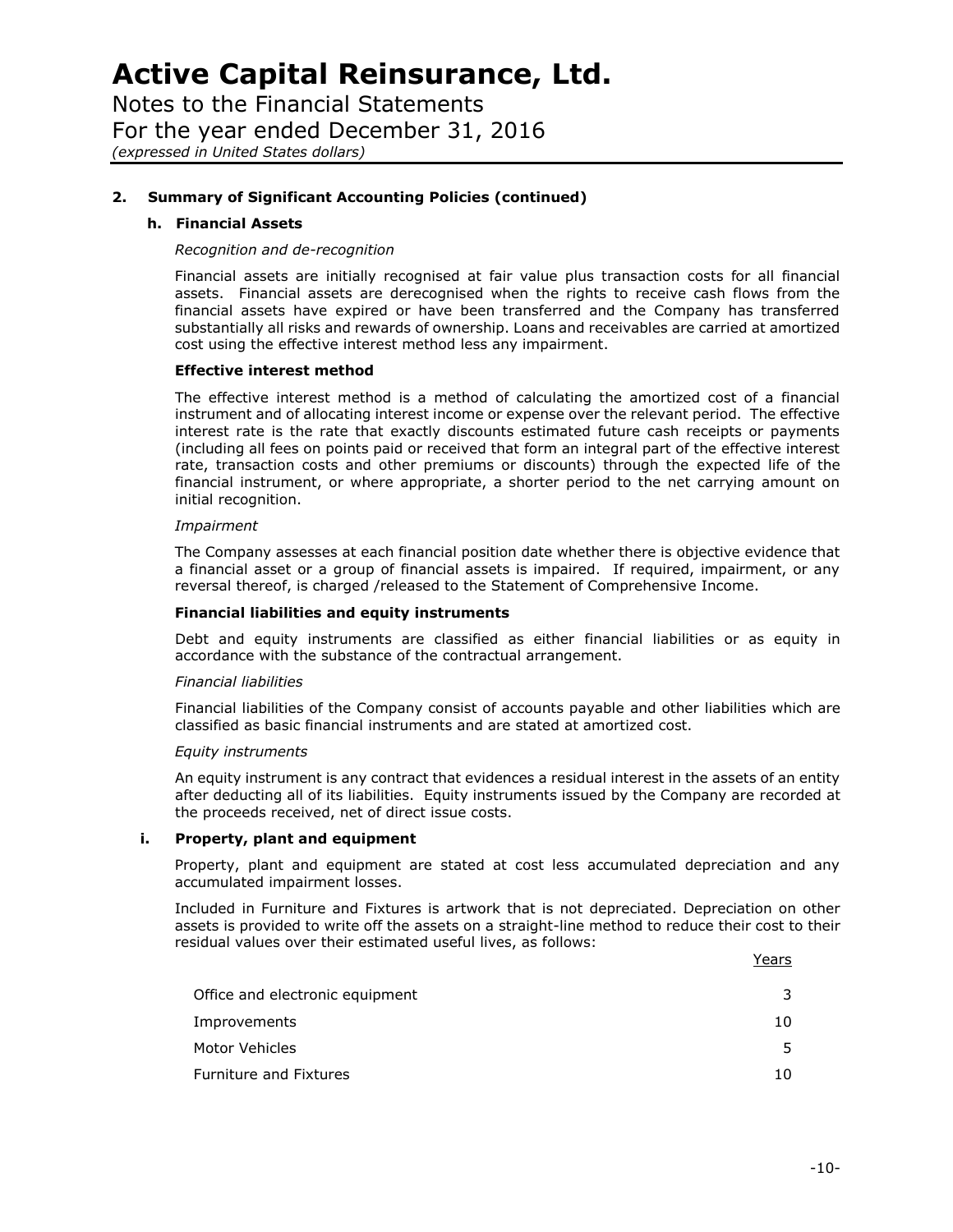Notes to the Financial Statements For the year ended December 31, 2016

*(expressed in United States dollars)*

#### **2. Summary of Significant Accounting Policies (continued)**

#### **i. Property, plant and equipment (continued)**

Subsequent costs are included in the asset's carrying amount or recognised as a separate asset, as appropriate, only when it is probable that future economic benefits associated with the item will flow to the Company and the cost of the item can be measured reliably. The carrying amount of the replaced part is derecognised. All other repairs and maintenance are charged to the Statement of Comprehensive Income during the financial period in which they are incurred.

The assets' residual values and useful lives are reviewed, and adjusted if appropriate, at each financial position date.

An asset's carrying amount is written down immediately to its recoverable amount if the asset's carrying amount is greater than its estimated recoverable amount. The recoverable amount is the higher of the asset's fair value less cost to sell and value in use.

Gains and losses on disposals are determined by comparing the proceeds with the carrying amount and are recognised within Other income and expenses in the Statement of Comprehensive Income.

#### **j. Accounts payable**

Accounts payable are recognised initially at fair value and subsequently measured at amortized cost using the effective interest method.

#### **k. Share capital**

Ordinary shares are classified as equity. Incremental costs directly attributable to the issue of new shares or options are shown in equity.

#### **l. Leases**

Leases in which a significant portion of the risks and rewards of ownership are retained by the lessor are classified as operating leases. Payments made under operating leases (net of any incentives received from the lessor) are charged to General and Administrative expenses in the Statement of Comprehensive Income on a straight-line basis over the period of the lease.

#### **3. Critical Accounting Estimates and Judgments**

The Company makes estimates and assumptions concerning the future. The resulting accounting estimates will, by definition, seldom equal the related actual results. The estimates and assumptions that have a significant risk of causing a material adjustment to the carrying amounts of assets and liabilities within the next financial year are discussed below.

Estimates and judgments are continually evaluated and are based on historical experience and other factors, including expectations of future events that are believed to be reasonable under the circumstances.

#### *Reinsurance risk, claims liabilities and good experience rebate provision*

The accounting estimates and assumptions pertaining to the insurance contracts entered into have been detailed in Notes 4 and 11.

#### **4. Insurance Risk, Risk Management and Claim Liabilities**

#### **Insurance Risk**

Insurance risk under any one insurance contract is the possibility that the insured event occurs and the uncertainty of the amount of the resulting claim. By the very nature of an insurance contract, this risk is random and therefore unpredictable.

For a portfolio of insurance contracts where the theory of probability is applied to pricing and provisioning, the principal risk that the Company faces under its insurance contracts is that the actual claims payments exceed the carrying amount of the insurance liabilities. This could occur because the frequency or severity of claims are greater than estimated. Insurance events are random and the actual number and amount of claims will vary from year to year from the level established using statistical techniques.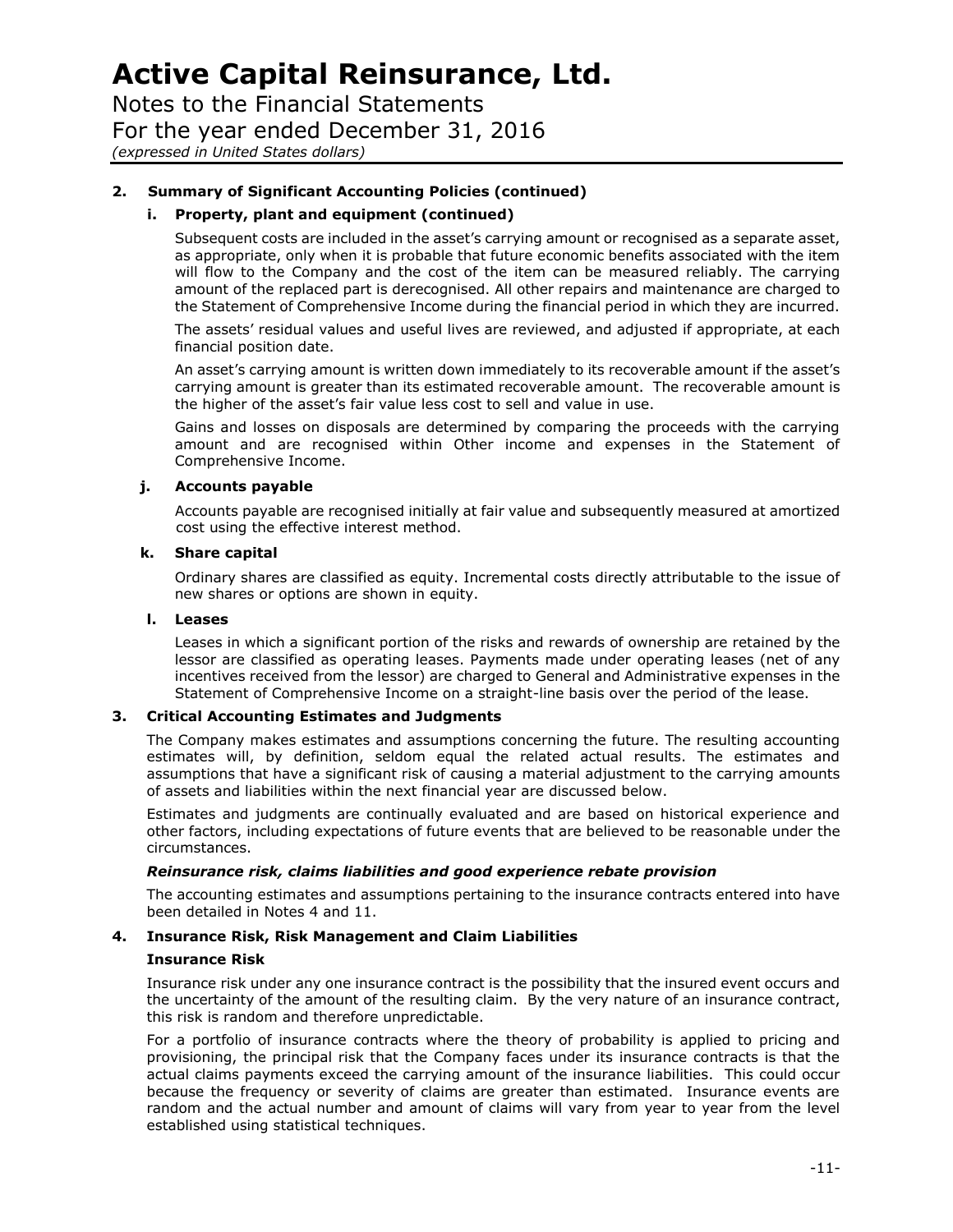Notes to the Financial Statements For the year ended December 31, 2016 *(expressed in United States dollars)*

#### **4. Insurance Risk, Risk Management and Claim Liabilities (continued)**

#### **Risk Management**

Since the beginning of 2014, the Board of Directors decided that, in order to meet the Company's strategic objectives, it had to implement a Risk Management strategy and general guidelines, taking into consideration the following risks.

- i. Credit Risks
- ii. Market Risks
- iii. Liquidity Risks
- iv. Solvency Risks
- v. Operational Risks
- vi. Regulatory Risks

For each of these risks, the Company has identified the factors that would have the most impact on the Company. The Board of Directors has established several operating Committees to set the risk tolerance levels and the controls required to supervise policy compliance in the organization. In order to align the strategic objectives in each of the risk management areas indicated above, the Board formed the following committees:

- Executive Committee
- Finance Committee
- Risk Management Committee
- Compliance Committee
- **•** Business and Operational Committee

Each of these committees has a mission to create a general risk management culture within the organization and to administer its effectiveness.

For each of the risk management areas, the committees must assess the risks identified, and after evaluating each risk, classify them in order of importance, measured by economic impact on the organization. As a third step in the process, mitigation or prevention measures must be set for each of the identified risks. The whole process must be compiled in a risk matrix, which is then communicated within the organization. This practice is based on the COSO II Matrix (Committee of on Sponsoring Organization of the Threadway Commission), and also on the international risk management standard ISO 31000.

#### **Claims Liabilities**

Claims Reserves represent the unpaid obligations at the reporting date for both reported claims (Case Reserves) and Incurred But Not Reported claims (IBNR).

The Case Reserves are the reserves for incurred and reported claims. The amount of this reserve is estimated by the claims department of the cedent company for which the cedent company provides the list of claims (borderaux).

IBNR reserves are the estimated amount expected for claims that have already occurred but have not yet been reported to the Company. The IBNR reserve has been calculated using the Expected Loss Method. Under this method, the ultimate value of the claims (Net Ultimate Loss) is estimated by multiplying the Net Earned Premium by the loss ratio for each line of business. The IBNR is the difference between the expected Net Ultimate Loss and the Net Incurred Loss to Date. The loss ratios used are based on the market data for the lines of business in the countries of origin of the risk or business.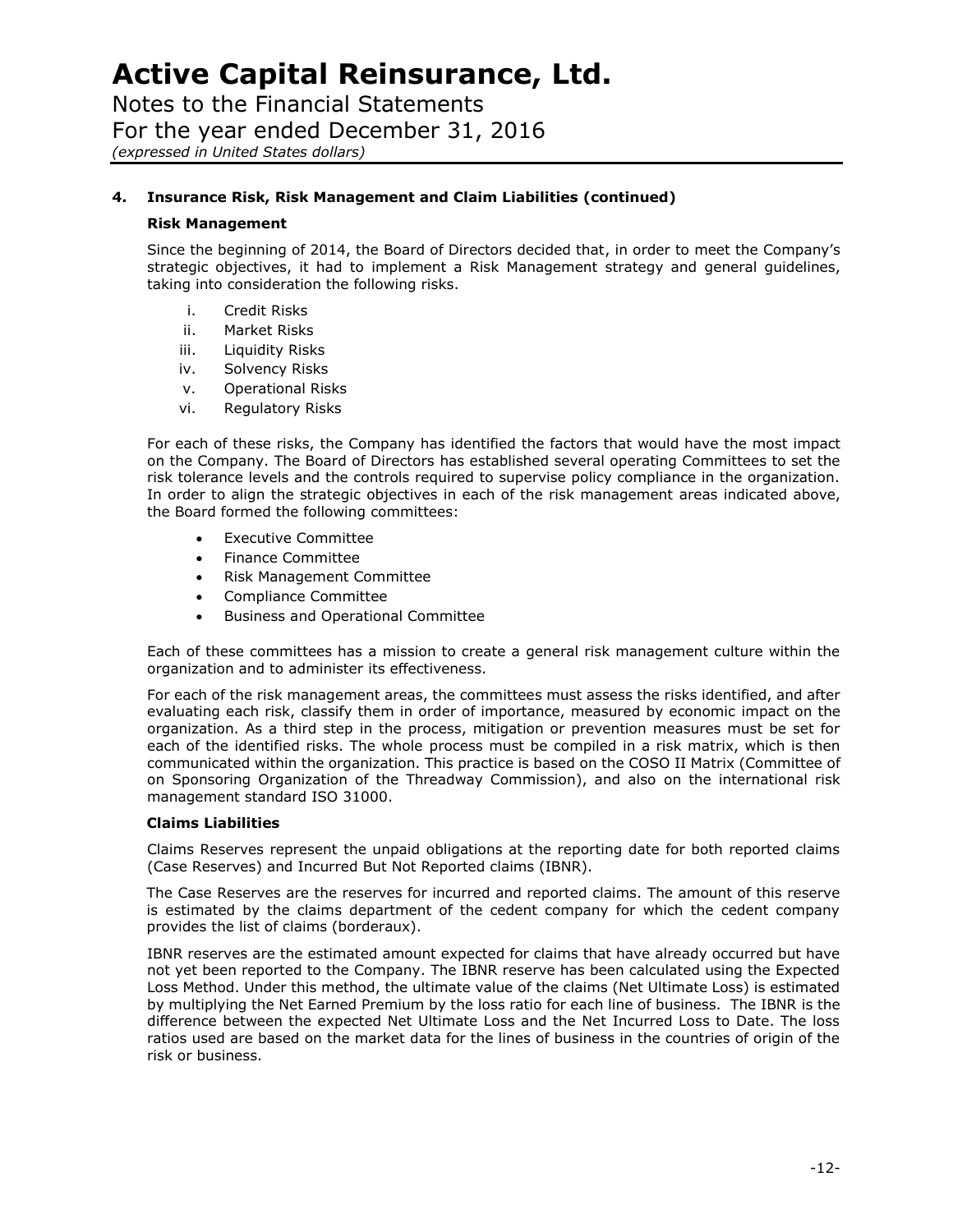Notes to the Financial Statements For the year ended December 31, 2016

*(expressed in United States dollars)*

#### **4. Insurance Risk, Risk Management and Claim Liabilities (continued)**

The Claims Reserves are based on an actuarial valuation which concluded that the total reserves required were as follows:

|                                | 2016        | 2015      |
|--------------------------------|-------------|-----------|
|                                |             |           |
| Case reserves                  | 2,339,471   | 2,508,395 |
| Gross IBNR                     | 3,564,093   | 855,189   |
| Recoveries under retrocessions | (3,309,102) | (483,254) |
|                                | 2,594,462   | 2,880,330 |

#### **5. Cash and Cash Equivalents / Other Cash Deposits**

Maturity groupings based on the period from original deposit to maturity are as follows:

|                                             | 2016       | 2015       |
|---------------------------------------------|------------|------------|
| Cash and cash equivalents - Up to 3 months  | 8,474,212  | 9,996,405  |
| Other cash deposits - Greater than 3 months | 14,000,000 | 11,500,000 |
| <b>Premiums Receivable</b><br>6.            | 2016       | 2015       |
| Premiums receivable                         | 5,430,351  | 9,587,179  |

No allowance for impairment has been provided as the premiums receivable at the year-end are related to policyholders for whom there is no recent history of default.

#### **7. Related Party Transactions and Balances**

The following balances with related parties are included in Receivable from related parties on the Statement of Financial Position:

|                                  | 2015      | Advances  | Payments<br>received | 2016      |
|----------------------------------|-----------|-----------|----------------------|-----------|
| Due from a Director              | 153,963   | 5,000     | (5,000)              | 153,963   |
| Advances to the shareholder      | 5,802,931 | 2,634,701 | (5,802,931)          | 2,634,701 |
| Associate company (under set-up) | 73,726    | 97,692    |                      | 171,418   |
| Other                            | 1,605     | 968       |                      | 2,573     |
|                                  | 6,032,225 | 2,738,361 | (5,807,931)          | 2,962,655 |

The advances to a Director of the Company are unsecured, bear no interest and are payable on demand.

The amount advanced to the shareholder is unsecured and bears no interest. It is the intention of the Board to declare dividends in 2017 which will serve as repayment of these advances.

#### *Key Management Compensation*

Key management includes the Board of Directors and all members of senior management. The compensation paid or payable to key management for services is shown below.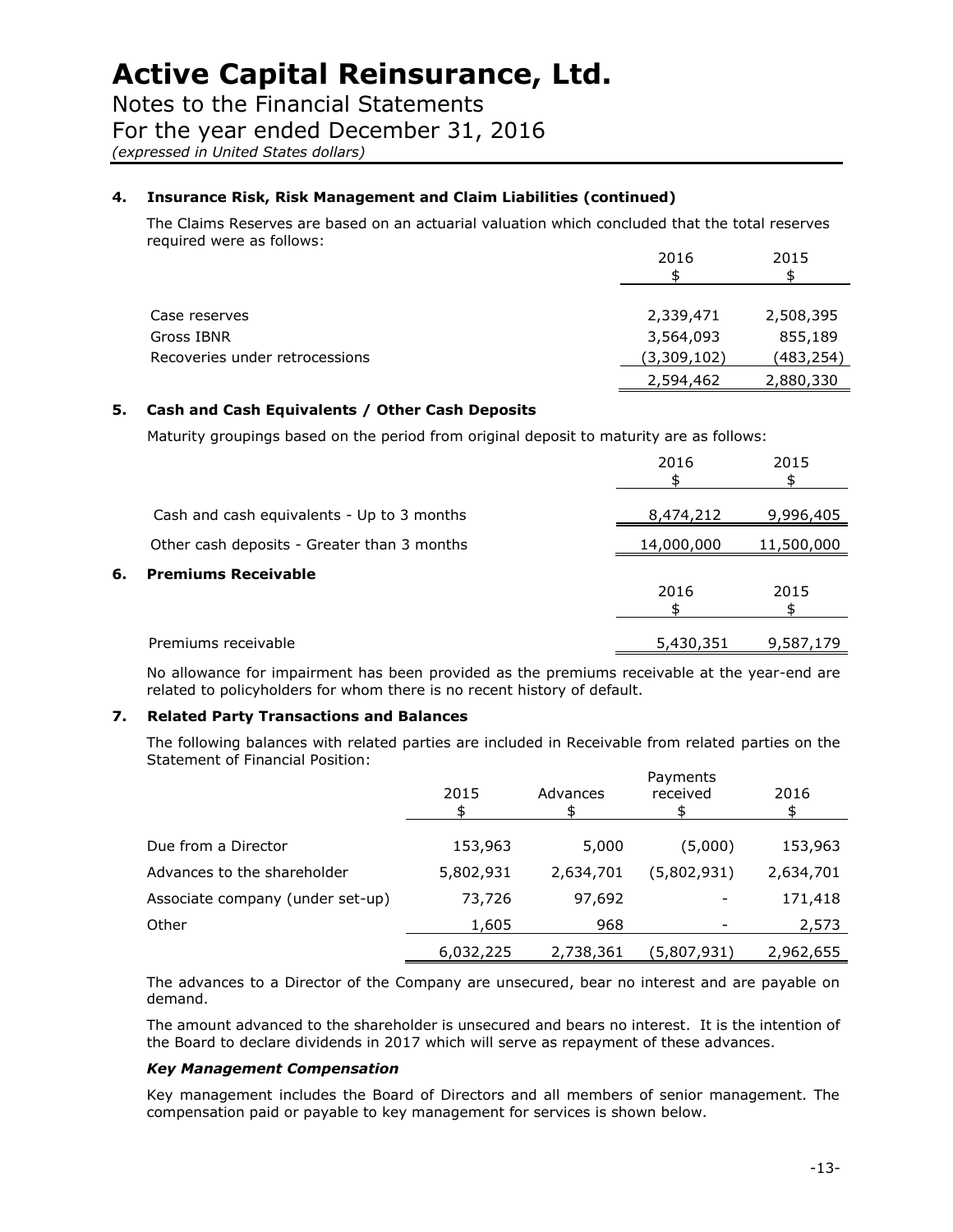Notes to the Financial Statements For the year ended December 31, 2016 *(expressed in United States dollars)*

| 7. | <b>Related Party Transactions and Balances (continued)</b>                                                                                                                   |           |           |
|----|------------------------------------------------------------------------------------------------------------------------------------------------------------------------------|-----------|-----------|
|    |                                                                                                                                                                              | 2016      | 2015      |
|    | <b>Key Management Compensation</b>                                                                                                                                           |           |           |
|    | Fees and other benefits (included within Professional fees in the<br>Statement of Comprehensive Income)<br>Life insurance (included within General & Administrative expenses | 954,986   | 1,512,044 |
|    | within the Statement of Comprehensive Income)<br>Commissions (included in Commissions within the Statement of                                                                | 47,320    | 30,006    |
|    | Comprehensive Income)                                                                                                                                                        | 391,173   | 2,064,655 |
|    |                                                                                                                                                                              | 1,393,479 | 3,606,705 |

#### *Other transactions*

**9. Investments** 

Long term prepayments of \$546,834 (2015: \$546,834) relate to amounts paid to a close family member of the ultimate controlling party as detailed in Note 14. There is a capital commitment of \$78,166 (2015: \$78,166) to the same party.

Included within General and administrative expenses is \$25,816 (2015: \$30,000) paid to a close family member of the ultimate controlling party for services provided.

Dividends paid to Active Capital Holdings Corp of \$6,302,836 (2015:\$30,554,140).

In August 2016, the Company advanced a director loan to Mr Juan Antonio Niño of \$650,000. The loan bears interest at a rate of 1.5% and is repayable in August 2018, two years from commencement. This amount is included in other receivables in Note 8.

In March 2017, the Company advanced a shareholder loan of \$1,400,000 to Mr Niño. The loan has an annual interest rate of 1.5% and is repayable in one lump sum in March 2022.

#### **8. Prepayments, deferred retrocession premiums and other receivables**

|                                | 2016<br>\$ | 2015      |
|--------------------------------|------------|-----------|
|                                |            |           |
| Prepayments                    | 276,108    | 383,513   |
| Deferred retrocession premiums | 1,168,716  | 2,946,587 |
| Commissions prepaid            | 2,500,716  | 544,797   |
| Other receivables              | 3,166,584  | 484,055   |
|                                | 7,112,124  | 4,358,952 |
| <b>Investments</b>             |            |           |
|                                | 2016       | 2015      |
|                                | \$         | \$        |
|                                |            |           |
| At January 1                   | 3,000,000  | 1,050,000 |
| Purchased during the year      | 61,500     | 2,000,000 |
| Matured during the year        |            | (50,000)  |
| At December 31                 | 3,061,500  | 3,000,000 |

On February 15, 2014, the Company purchased a bond of \$1,000,000 issued by Grupo Financero Ficohsa S.A. The bond matures on February 15, 2019 and has an interest rate of 6.50% plus LIBOR (6 month), with a maximum rate of 8%. On April 30, 2015, the Company purchased a bond of \$2,000,000 issued by Grupo Financero Ficohsa S.A. The bond matures on April 30, 2020 and has an interest rate of 7.50%. On October 20, 2016, the company purchased 10,000 A2 Shares of GBN Ltd an Underwriting Agency based in London.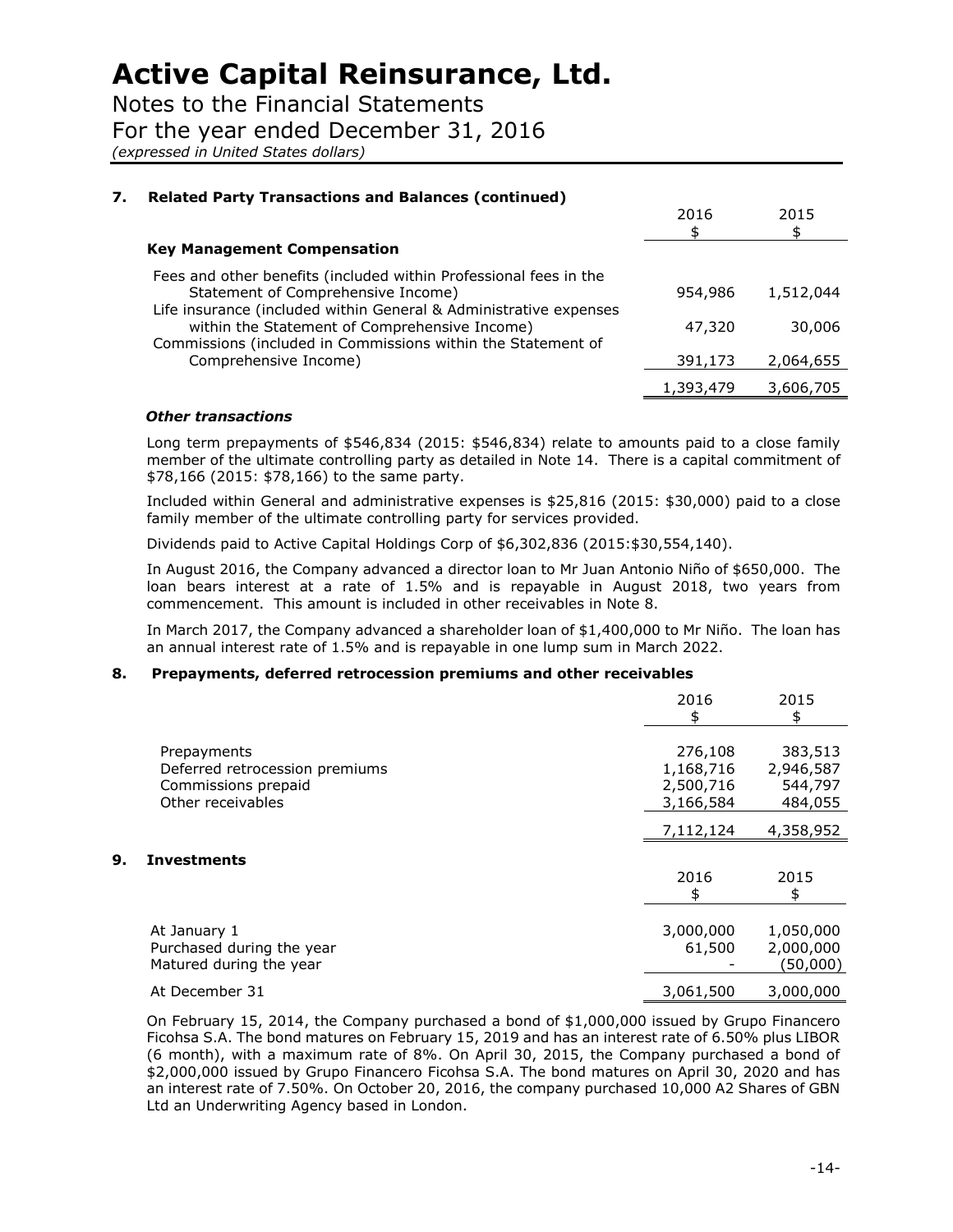Notes to the Financial Statements For the year ended December 31, 2016 *(expressed in United States dollars)*

#### **10. Plant, Property and Equipment**

|     |                                                                | Office and |          |              |           |
|-----|----------------------------------------------------------------|------------|----------|--------------|-----------|
|     |                                                                | Electronic | Motor    | Furniture    |           |
|     |                                                                | Equipment  | Vehicles | and Fixtures | Total     |
|     |                                                                | \$         | \$       | \$           | \$        |
|     | Cost                                                           |            |          |              |           |
|     | Balance January 1, 2015                                        | 45,710     | 220,486  | 59,139       | 325,335   |
|     | Additions                                                      | 3,784      | 20,500   |              | 24,284    |
|     | At December 31, 2015                                           | 49,494     | 240,986  | 59,139       | 349,619   |
|     | <b>Accumulated Depreciation</b>                                |            |          |              |           |
|     | Balance January 1, 2016                                        | 24,090     | 109,839  | 26,438       | 160,367   |
|     | Charge for the year                                            | 9,235      | 47,171   | 4,161        | 60,567    |
|     | At December 31, 2016                                           | 33,325     | 157,010  | 30,599       | 220,934   |
|     | <b>Net Book Value</b>                                          |            |          |              |           |
|     | At December 31, 2016                                           | 16,169     | 83,976   | 28,540       | 128,685   |
|     | At December 31, 2015                                           | 21,620     | 110,647  | 32,701       | 164,968   |
| 11. | <b>Claims Liabilities and Good Experience Rebate Provision</b> |            |          |              |           |
|     |                                                                |            |          | 2016         | 2015      |
|     |                                                                |            |          | \$           | \$        |
|     | Claims liabilities                                             |            |          | 2,594,462    | 2,880,330 |
|     |                                                                |            |          |              |           |
|     | Good experience rebate provision                               |            |          | 214,545      | 374,750   |

The Company establishes liabilities for both reported claims and the adverse development thereof, and claims which have been incurred but not reported and are expected to be reported within the provisions of the reinsurance contract. The Company also establishes provisions for discretionary good experience rebates based upon expected underwriting profits. The amounts recorded in respect of the above are necessarily based on estimates and, while management believes that the amounts are adequate, the ultimate liability may be in excess of, or less than the amounts provided. Below is a summary of the techniques used by management to estimate liability amounts in respect of the Company's reinsurance policies, along with a discussion of the uncertainties inherent in the estimation process.

Claims on reinsurance contracts are payable on an occurrence basis. The Company is liable for all insured events that occurred during the term of the contract, even if the loss is reported after the end of the contract term.

The claims paid on the underlying reinsurance agreements are the amount of the loss suffered by the insured party as a result of theft or fraud arising on the relevant credit cards held. The Company is liable for the losses passed on by the primary writer in accordance with the reinsurance agreements.

The estimated cost of claims includes direct expenses to be incurred in settling claims, net of the expected subrogation value and other recoveries. The Company takes all reasonable steps to ensure that it has appropriate information regarding its claims exposures. However, given the uncertainty in establishing claims liabilities, it is likely that the final outcome will prove to be different from the original liability established.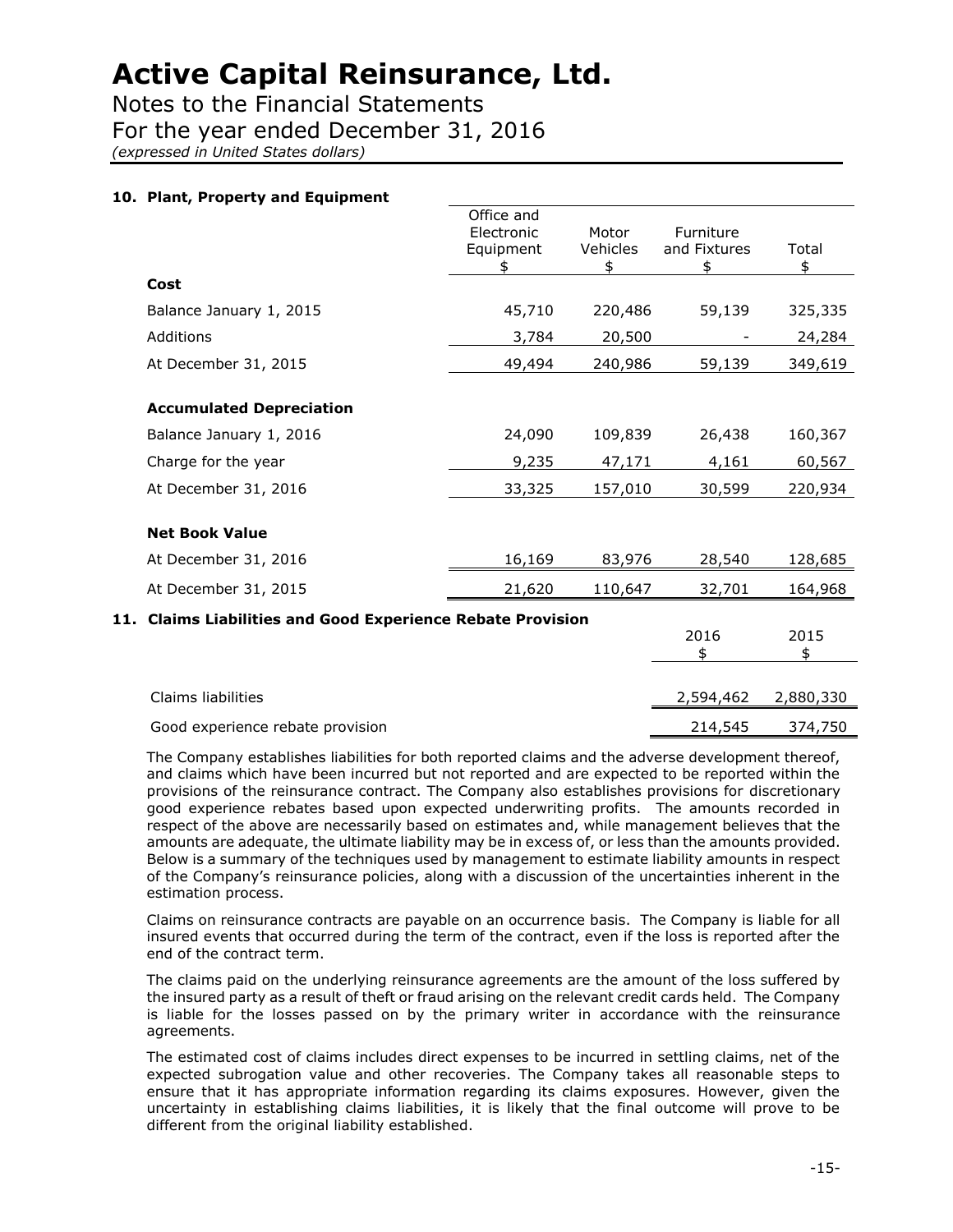Notes to the Financial Statements For the year ended December 31, 2016 *(expressed in United States dollars)*

#### **11. Claims Liabilities and Good Experience Rebate Provision (continued)**

The estimation of claims liabilities for claims incurred but not reported is generally subject to a greater degree of uncertainty than the estimation of the cost of settling claims already notified to the Company, where information about the claim event is available. The IBNR proportion of the total liability will typically display greater variations between initial estimates and final outcomes because of the greater degree of difficulty of estimating liabilities.

#### **12. Accounts payable and other liabilities**

Accounts payable and other liabilities comprise:

|                                          | 2016                  | 2015                 |
|------------------------------------------|-----------------------|----------------------|
| Commissions payable<br>Other liabilities | 1,572,888<br>(32,649) | 4,187,082<br>244,066 |
|                                          | 1,540,239             | 4,431,148            |

#### **13. Share Capital**

The Company is authorized to issue an unlimited number of shares of no par value. All shares issued are fully paid at the statement of financial position date.

Share capital comprises:

| 25,100,000 15,000,000 |  |
|-----------------------|--|
|                       |  |

On January 4, 2016 a resolution was passed to increase the issued share capital to \$18,000,000. On March 1, 2016, a resolution was passed to increase the issued share capital to \$19,000,000. A further resolution was passed on March 28, 2016 to increase the issued share capital to \$22,600,000. On September 21, 2016 a resolution was passed to increase the issued share capital to \$25,100,000 which was effected by a conversion of additional paid in capital. In the prior year, issued share capital was increased by \$3,000,000.

#### **14. Commitments**

During 2012, the Company entered into an agreement whereby it will purchase office space that will become available in 2017. As referred to in Note 7, an amount of \$546,834 (2014: \$546,834) has been paid as a deposit with a remaining commitment of \$78,166 (2014: \$78,166) outstanding. The balance is to be paid when the space is completed.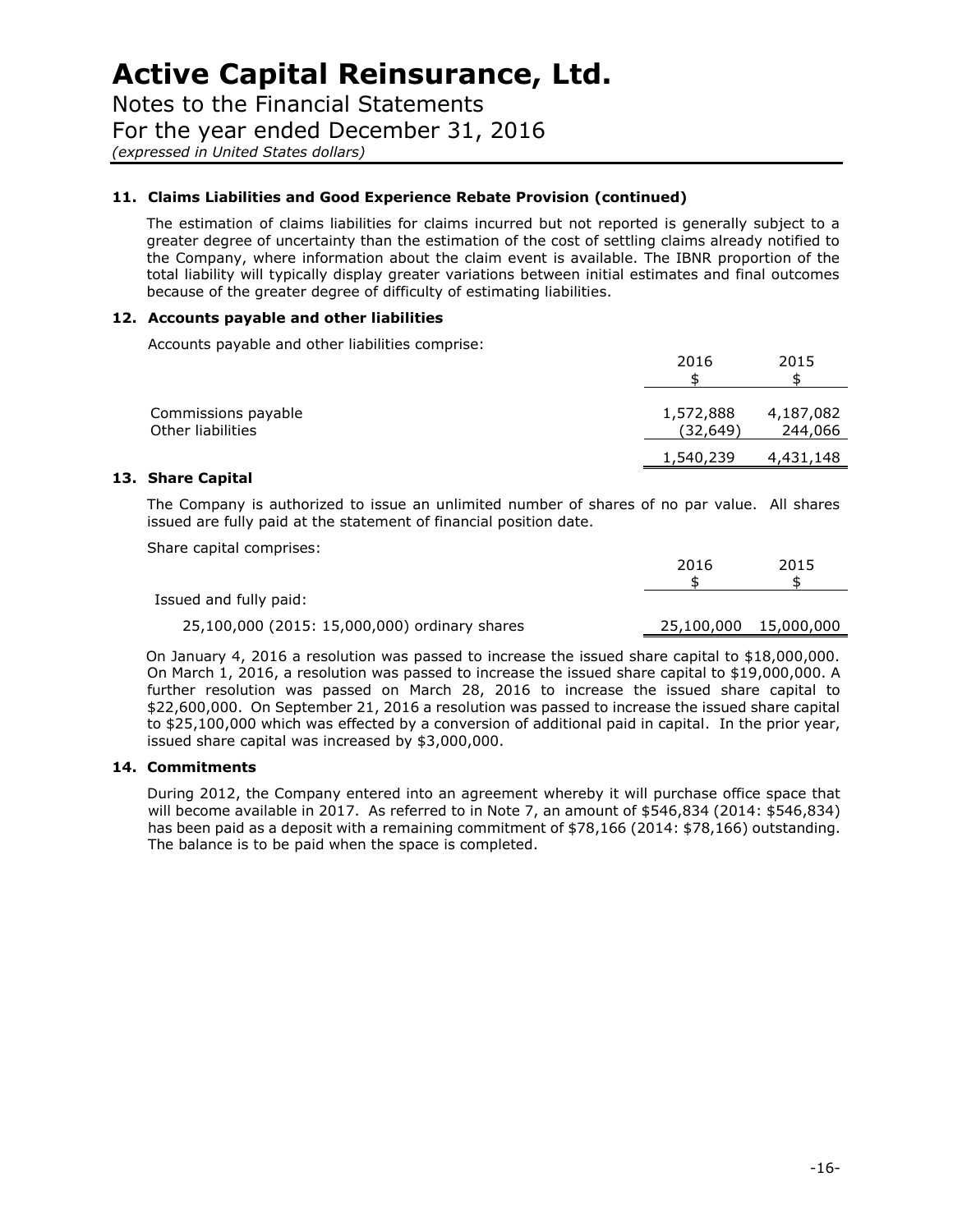Notes to the Financial Statements

### For the year ended December 31, 2016

*(expressed in United States dollars)*

| 15. Financial Instruments                        |            |            |
|--------------------------------------------------|------------|------------|
|                                                  | 2016       | 2015       |
| Financial assets:                                | \$         | \$         |
|                                                  |            |            |
| Financial assets measured at amortized cost      |            |            |
| Cash and cash equivalents                        | 8,474,212  | 9,996,405  |
| Other cash deposits                              | 14,000,000 | 11,500,000 |
| Premiums receivable                              | 5,430,351  | 9,587,179  |
| Receivable from related parties                  | 2,962,655  | 6,032,225  |
| Other receivables                                | 2,516,584  | 484,055    |
| Investments                                      | 3,061,500  | 3,000,000  |
| Total                                            | 36,445,302 | 40,599,864 |
| Financial liabilities:                           |            |            |
| Financial liabilities measured at amortized cost |            |            |
| Accounts payable and other liabilities           | 1,540,239  | 4,431,148  |
| Retrocession premium payable                     | 4,479,877  | 8,419,877  |
| Total                                            | 6,020,116  | 12,851,025 |

#### **16. Reinsurance Commissions**

All premiums on assumed reinsurance are normally subject to a commission cost, since the ceding company must be compensated for the acquisition cost or commissions paid to direct insurance brokers or intermediaries that produce the business. Besides the acquisition cost, the ceding company requires compensation on their administrative costs.

When a reinsurer seeks capacity in the retrocession market, it must also get compensated for at least part of the reinsurance commissions it has paid to the ceding company, plus some compensation for administrative costs. On facultative reinsurance, commissions on retrocessions are normally lower than the commission paid on the original reinsurance ceded by the insurance company.

|                                           | 2016                       | 2015                       |
|-------------------------------------------|----------------------------|----------------------------|
|                                           |                            |                            |
| Commissions expense<br>Commissions income | 33,852,492<br>(18,998,464) | 45,619,767<br>(21,382,186) |
| Net commission expense                    | 14,854,028                 | 24,237,581                 |